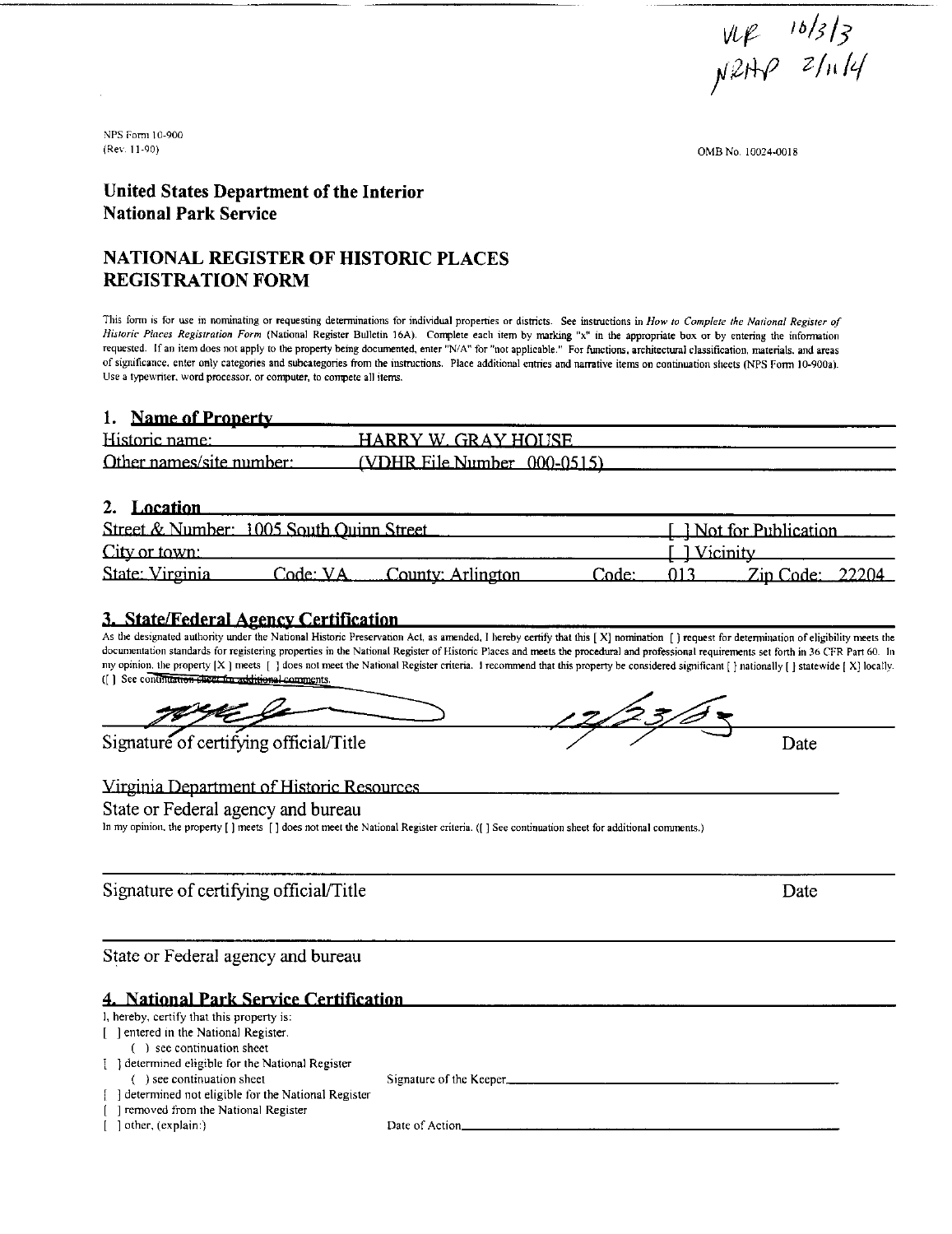**NPS Form 10-900** 

### **HARRY W. GRAY HOUSE.**

#### **ARLINGTON COUNTY, VA Name of Property** County and State **County** and State

(Reu. **I 1-90) OMB No. 10024-0018** 

### 5. Classification S. Classification<br>
Ownership of Property Category of Property No. Resources within Property<br>
[X] Private [X] Building(s) Contributing Noncontribut<br>
[ ] Public-Local [ ] District 1 - Build<br>
[ ] Public-State [ ] Site 1 - Sit **Category of Property**<br>
[X] Private [X] Building(s) **No. Resources within Property**<br>
[X] Building(s) **Contributing Moncontributing**<br>
[ ] Public-Local [ ] District <u>1</u><br>
[ ] Public-State [ ] Site <u>1</u> Sites<br> **Example 1** Category of Property<br>
[X] Private [X] Building(s) No. Resources within Property<br>
[ ] Public-Local [ ] District  $\begin{array}{ccc} 1 & \text{Double-Local} \\ 2 & 3 & \text{ public-State} \\ 3 & 4 & 5 \text{ public-State} \\ 4 & 5 & 5 \text{ public-Field} \\ 5 & 6 & 5 \text{ public-Field} \\ 6 & 7 & 6 \text{ public-Field} \\ 7 & 8 & 5 \text{ public-Field$ **Ownership of Property Category of Property No. Resources within Property** [ ] Object - - Objects [X] Private [X] Building(s) Contributing Noncontributing The Structure<br>
1 1 Structure<br>
1 1 Total<br>
1 Total Structure<br>
<u>I</u><br>
<u>I</u><br>
Chiects<br>
Number of contributing<br>
Resources previously<br>
listed in the National<br>
Register 0 Name of related multiple property listing Number of contributing Resources previously  $N/A$ listed in the National **<u>f. Function or Use</u>** Historic Functions (enter categories Current Functions (enter from instructions)<br>
DOMESTIC/SINGLE DWELLING<br>
DOMESTIC/SINGLE DWELLING<br>
DOMESTIC/SINGLE DWELLING [ ] See continuation sheet 7. Description Architectural Classification (enter categories from instructions) LATE VICTORIAN/Italianate Materials (enter categories from instructions) Foundation: **BRICK**

Walls:  $BRICK$ Roof: METAL\_ Other: WOOD

#### **Narrative Description**

Describe the historic and current condition of the property on one or more continuation sheets

[X] See continuation sheet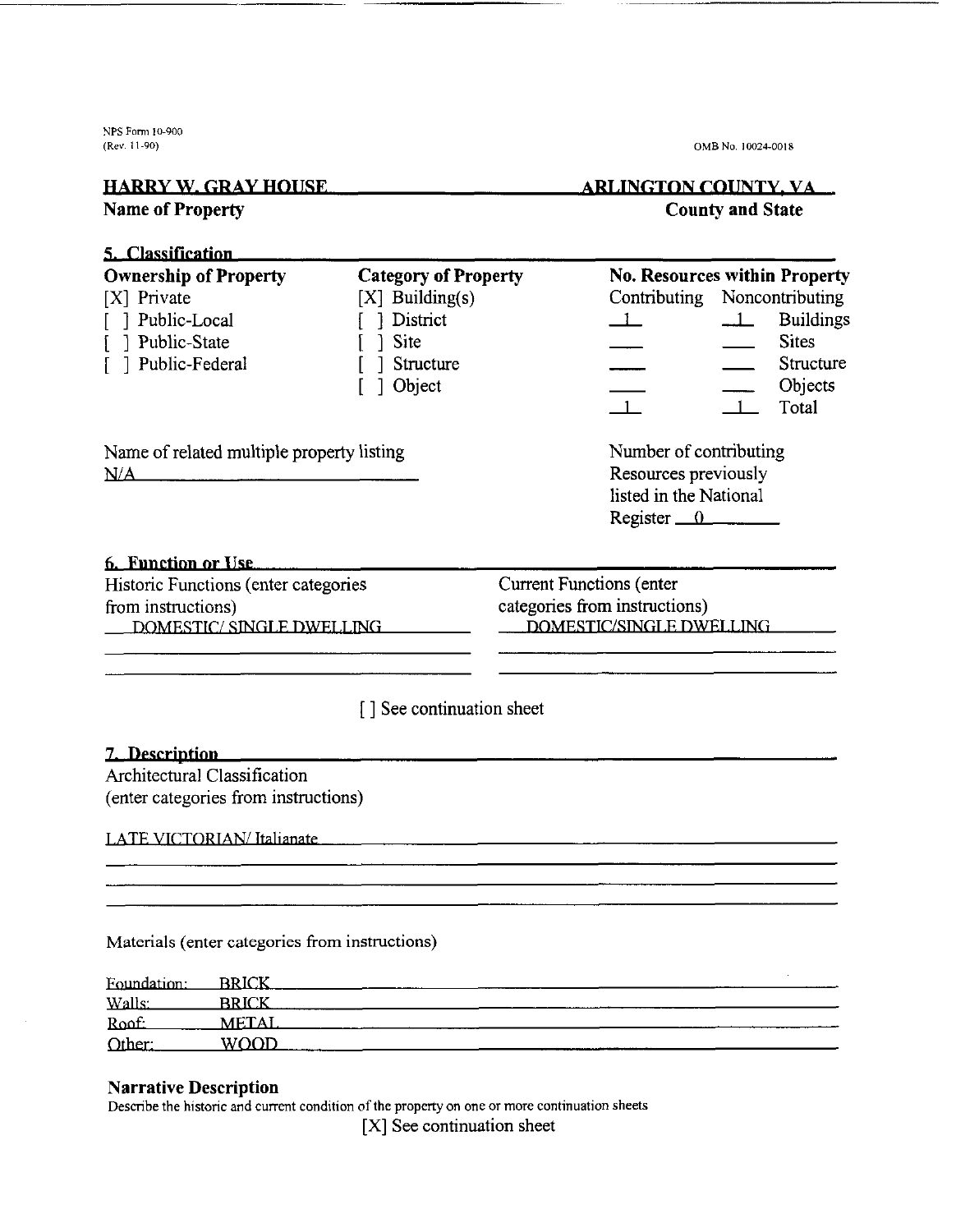**NPS porn 10.900** 

#### 8. Statement of Significance

**Applicable National Register Criteria Areas of Significance** *(Enter all Coner at a particular caregories from instructions) (Enter categories from instructions)* **qualifying the propem, for National Reglskr 1irIing.l** 

[XI **A** Property is associated with events that have made a significant contribution to the broad patterns of our history.

[ ] B Property is associated with the lives of persons significant in our past.

[XI **C** Property embodies the distinctive characteristics of a type, period, or method of construction or represents the work of a master, or possesses high artistic values, or represents a significant and distinguishable entity whose components lack individual distinction. Solution and the structure.<br>
Solution of the structure of the structure of the structure of the characteristics<br>
(architect values, or<br>
architect values, or<br>
Significant Dates<br>
Diele entity whose<br>
Significant Person<br>
Diele

 $\lceil \cdot \rceil$  D Property has yielded, or is likely to yield, information important in prehistory or history.

#### **Criteria Considerations**

**(Mark x ill all the boxer Ulat apply** ) [ ] **A** owned by a religious institution or used for religious purposes.

 $\lceil \ \ \rceil$  B removed from its original location.

[ ] **C** a birthplace or grave.

[ ] **D** a cemetery.

[ ] **E** a reconstructed building, object,

[ ] **F**  a commemorative property.

[ ] *G*  less than 50 years of age or achieved significance within the past 50 years.

#### **Narrative Statement of Significance**  (Explain the significance of the property on one or more continuation sheets.)

[XI See continuation sheet

(Rev **11-90) OMB No. 10024-0018** 

#### **1 TARRY W. GRAY HOUSE ARLINGTON COUNTY. VA Name of Property County and State**

**Period of Significance J881-1911** 

OMB No. 10024-0018<br> **ARLINGTON COUNTY, VA**<br>
County and State<br> **Areas of Significance**<br> **Enter categoris from instructions**<br> **Architecture**<br> **Period of Significance**<br> **Period of Significance**<br> **Significant Dates**<br> **Signific Significant Person (Complete** if **Ctiterion B s mrked above.)** 

**Cultural Affiliation**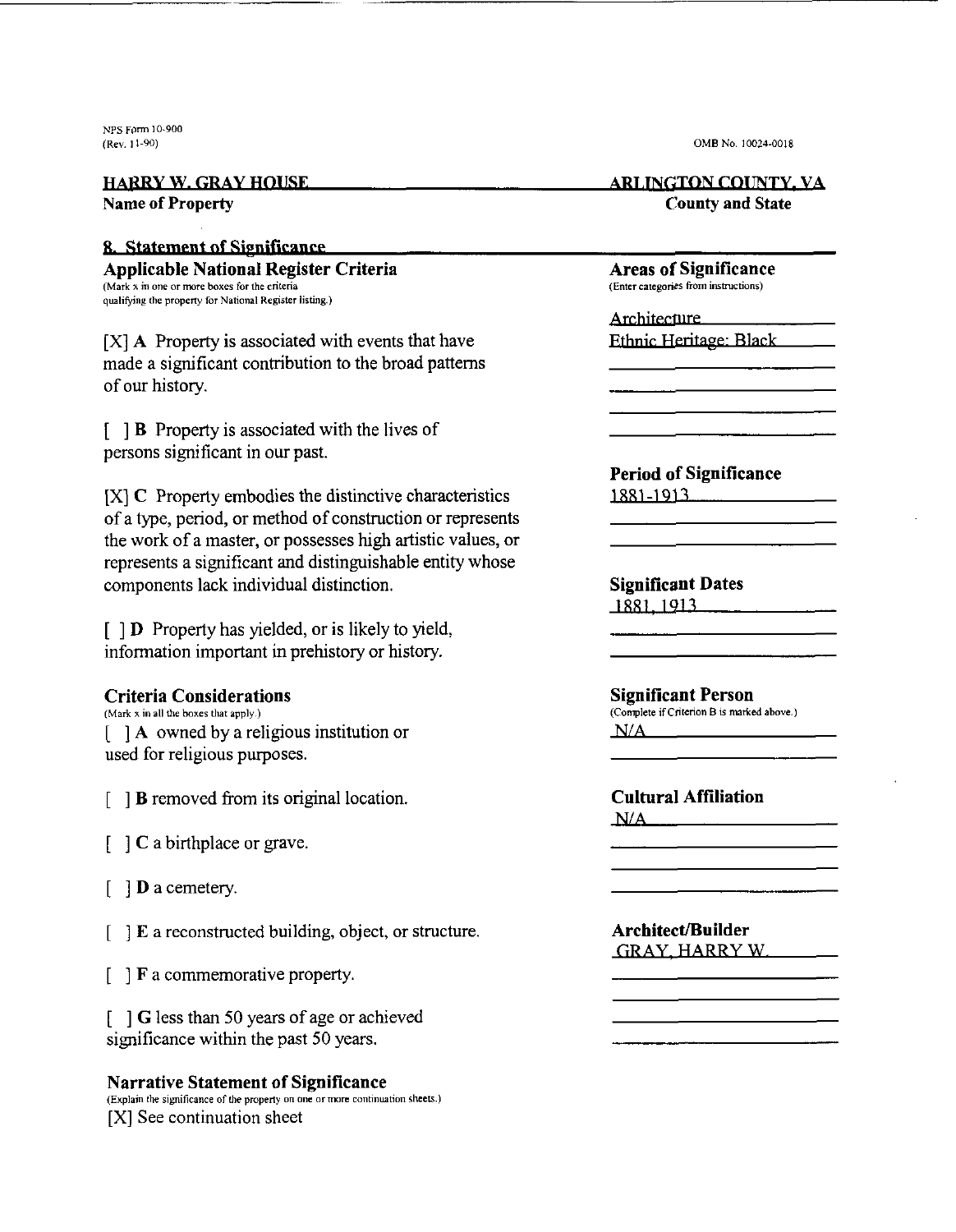WS Form **10-900** 

#### **(Rev 11-90) OMB No. 10(124-0018**

#### **EXAMPLE ARLINGTON COUNTY, VALUATE ARLINGTON COUNTY, VALUATE ARLINGTON COUNTY, VALUATE ARLINGTON COUNTY, VALUATE** Name **of Property County and State**

#### 9. Maior Bibliographic References

[X ] See continuation sheet Previous documentation on file (NPS): [ ] preliminary determination of Primary location of additional data:<br>
individual listing (36 CFR 67) [X] State SHPO office individual listing (36 CFR 67) [X] State SHPO office<br>previously listed in the NR [ ] Other State agency [ ] previously listed in the NR [ ] Other State age<br>
[ ] orieviously determined eligible<br>
[ ] Federal agency [ ] previously determined eligible [ ] Federal agency<br>by the National Register [ X] Local government by the National Register [X] Local gove<br>
[X] Local gove<br>
[1] designated a National Historic [1] University  $\lceil$  ] designated a National Historic Landmark [X ] Other<br>
[ 1 recorded by Historic American Specify repository: [ ] recorded by Historic American Specify repository<br>Buildings Survey # Arlington House Buildings Survey # [ ] recorded by Historic American Engineering Record #

#### 10. Geographical Data

| Acreage of property | $0.129$ Acres                                     |
|---------------------|---------------------------------------------------|
|                     | UTM References Alexandria VA. - MD. - DC USGS Man |

1)  $\frac{11}{8}$   $\frac{13}{11/9}$   $\frac{16}{16}$   $\frac{14}{3}$   $\frac{13}{0.3}$   $\frac{15}{12}$ 

Zone Easting

[ ] See continuation sheet

#### Verbal Boundary Description

The property at 1005 South Quinn Street in Arlington County, Virgnia, is located on Map 074-03. The property is described in the Arlington County Land Records as Lot 50B in Gray's Subdivision.

Boundary Justification

1 See continuation sheet

The boundaries for the property at 1005 South Quinn Street in Gray's Subdivision of Arlington, Virginia are described as Lot 50B, located on Plat Map 074-03. This lot has been associated with the Harry W. Gray House since a resubdivision of the property as recorded in Deed Liber 1338, folio 208 in the Arlington County land records. The lot is a portion of the original ten-acre tract purchased by Harry W. Gray from J.R. Johnson in 1880. The Harry W. Gray House has been associated with this portion of the tract since its construction in 1881.

[11] See continuation sheet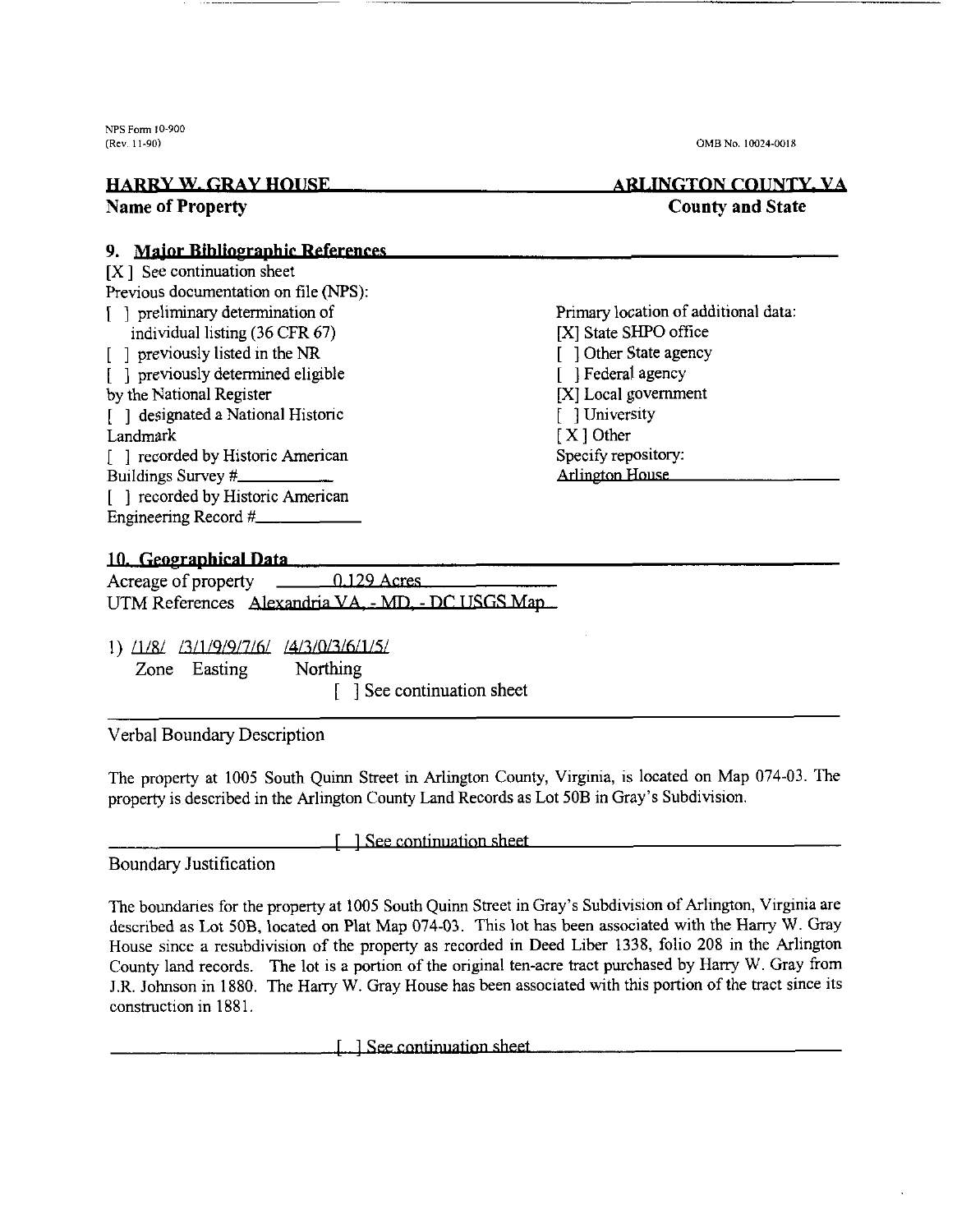NF'S **Form** 10-900

(Rev. 11-90) **OMB** No. 10024-0018

#### **HARRY W. GRAY HOUSE Name of Property County and State**

## **ARLINGTON COUNTY, VA**

#### **11. Jorm Prepared Rv**

| Name/title_____         | Jennifer Bunting Hallock, Architectural Historian |                                                             |              |                  |
|-------------------------|---------------------------------------------------|-------------------------------------------------------------|--------------|------------------|
|                         | Organization <b>EHT</b> Traceries, Inc.           | the control of the control of the control of the control of | — Date.      | <u>May 2003.</u> |
|                         | Street & Number 1121 $5^{th}$ Street, NW          |                                                             | __Telephone_ | $(202)$ 393-1199 |
| City or Town Washington |                                                   | State D.C. Zip code                                         |              | - 20001          |

#### **Additional Documentation**

Submit the following items with the completed form:

#### **Continuation Sheets**

#### **Maps**

**A USGS map** (7.5 or **15** minute series) indicating the property's location.

**A Sketch map** for historic districts and properties having large acreage or numerous resources.

#### **Photographs**

#### Representative **black and white photographs** of the property.

#### **Additional items**

| <b>Additional items</b> | (Check with the SHPO or FPO for any additional items)   |                            |
|-------------------------|---------------------------------------------------------|----------------------------|
| <b>Property Owner</b>   |                                                         |                            |
|                         | (Complete this item at the request of the SHPO or FPO.) |                            |
| $name \_$               | Philip Cefaratti                                        |                            |
|                         | street & number 1005 South Quinn Street                 | telephone 703/892-1818     |
|                         | city or town Arlington state Virginia                   | zip code $\frac{22204}{ }$ |

Paperwork Reduction Act Statement: This information is being collected for applications to the National Register of Historic Places to nominate properties for listing or determine eligibility for listing, to list properties, and to amend existing listings. Response to this request is required to obtain a benefit in accordance with the National Historic Preservation Act, as amended (16 U.S.C. 470 et seq.)

Estimated Burden Statement: Public reporting burden for this form is estimated to average 18.1 hours per response including time for reviewing instructions, gathering and maintaining data, and completing and reviewing the form. Direct comments regarding this burden estimate or any aspect of thts form to the Chief, Administrative Services Division, National Park Service, PO. **Box** 37127. Washington, **DC**  20013-7127: and the Ofiice of the Management and Budget, Paperwork Reductions Projects (1024-0018), Washington, DC 20503.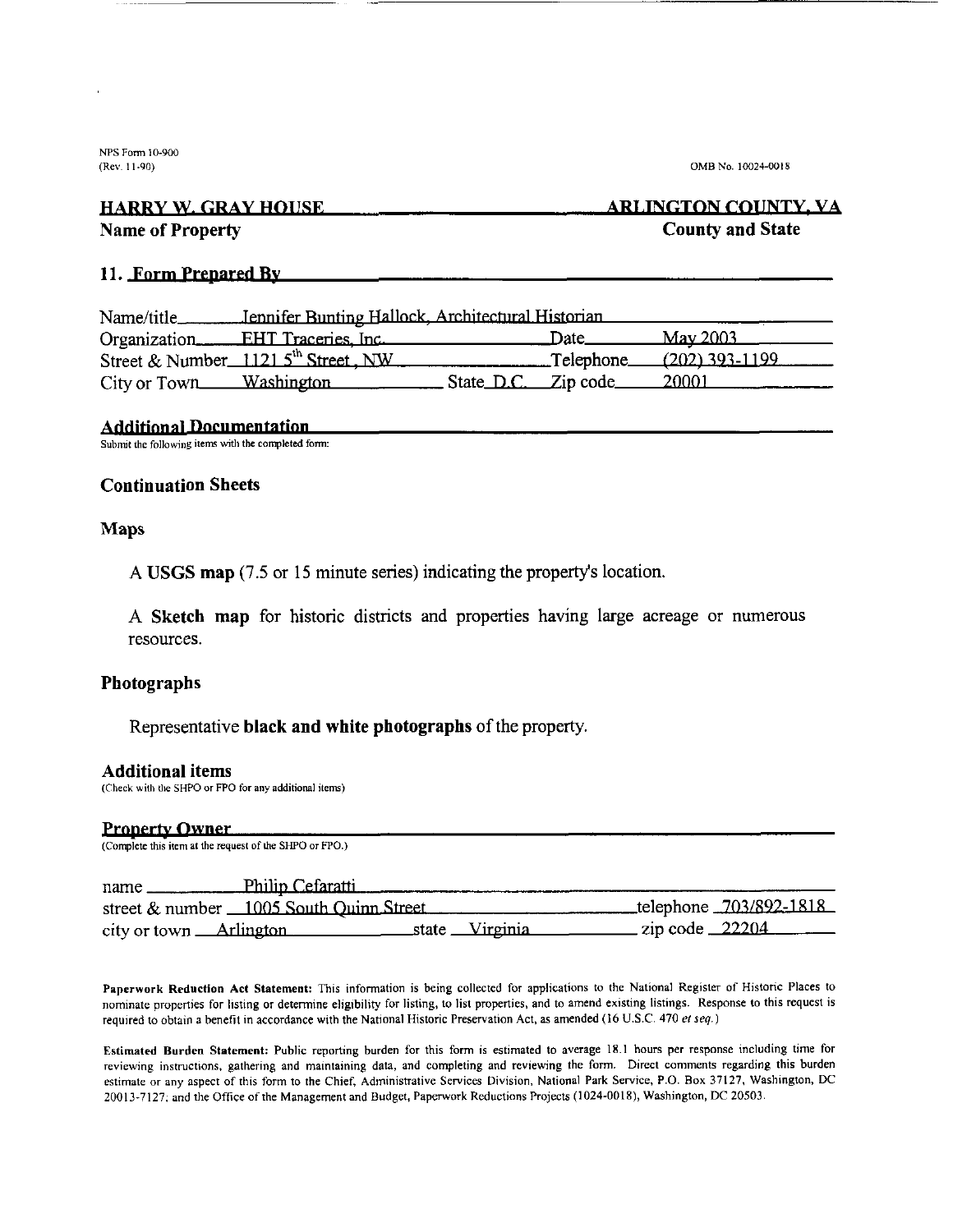*9s* **Farm** 10~900 (Rev 11-90)

OMB No 10024-0018

United States Department of the Interior National Park Service

### **NATIONAL REGISTER OF HISTORIC PLACES Continuation Sheet**

# HARRY W. GRAY HOUSE, 1005 SOUTH QUINN STREET, ARLINGTON COUNTY, VA (000-0515) NATIONAL REGISTER OF HIST<br>
Continuation Sheet<br>
HARRY W. GRAY HOUSE,<br>
1005 SOUTH QUINN STREET, ARLINGTO<br>
Section number 7 Page 1

#### SUMMARY DESCRIPTION

The Harry W. Gray House, located at 1005 South Quinn Street in Arlington, Virginia was constructed in 1881 in the Italianate style. The masonry dwelling, constructed of five-course American-bond brick, presents a rectangular footprint and freestanding rowhouse form typical of urban settings. Standing two stories in height, the three-bay-wide dwelling, which faces north, sits on a solid brick foundation. Capped by a standing-seam metal shallow-pitched shed roof, the dwelling also features 212 wood windows, two interior-end brick chimneys with corbeled caps, and a full-width one-story porch, which stretches across the faqade. **A** highly decorative Italianate-style entablature caps the facade. **A** small wood-frame porch on the southeast comer of the L-shaped dwelling was enclosed circa 1960.

The dwelling is located in Gray's Subdivision of the Arlington View neighborhood, a middle-class community with an historically African-American heritage. The Harry W. Gray House is located on a 0129-acre sloping lot with a grassy yard, brick driveway, and landscaping. **A** wooden fence partially encloses the property. A small, non-historic shed is located on the northwest corner of the sit. The property is in excellent condition and has had little exterior alteration since its construction.

#### EXTERIOR

The symmetrically fenestrated primary façade faces north toward South  $10^{th}$  Street. Measuring three bays in width, the two-story dwelling is accessed by an off-center single-leaf entry. The raised six-panel wood door, located in the easternmost bay, features a brick segmental-arch dog-eared lintel and an inset singlelight transom. The flush wood surround is further detailed with chamfered edges and a splayed cap at the juncture of the brick lintel, suggestive of a pilaster. **A** single-light plate-glass wooden storm door has been added. The first story is further pierced with two 2/2 double-hung wood windows with square-edged wood sills, chamfered wood surrounds, segmental-arch dog-eared brick lintels, and operable louvered wood shutters. Three similarly designed windows illuminate the second story. Crowning the faqade is a full-width entablature designed in the Italianate style. This decorative embellishment, typical of late-19<sup>th</sup>century townhouse dwellings, includes a molded cornice, paneled modillions, a single-panel fascia, and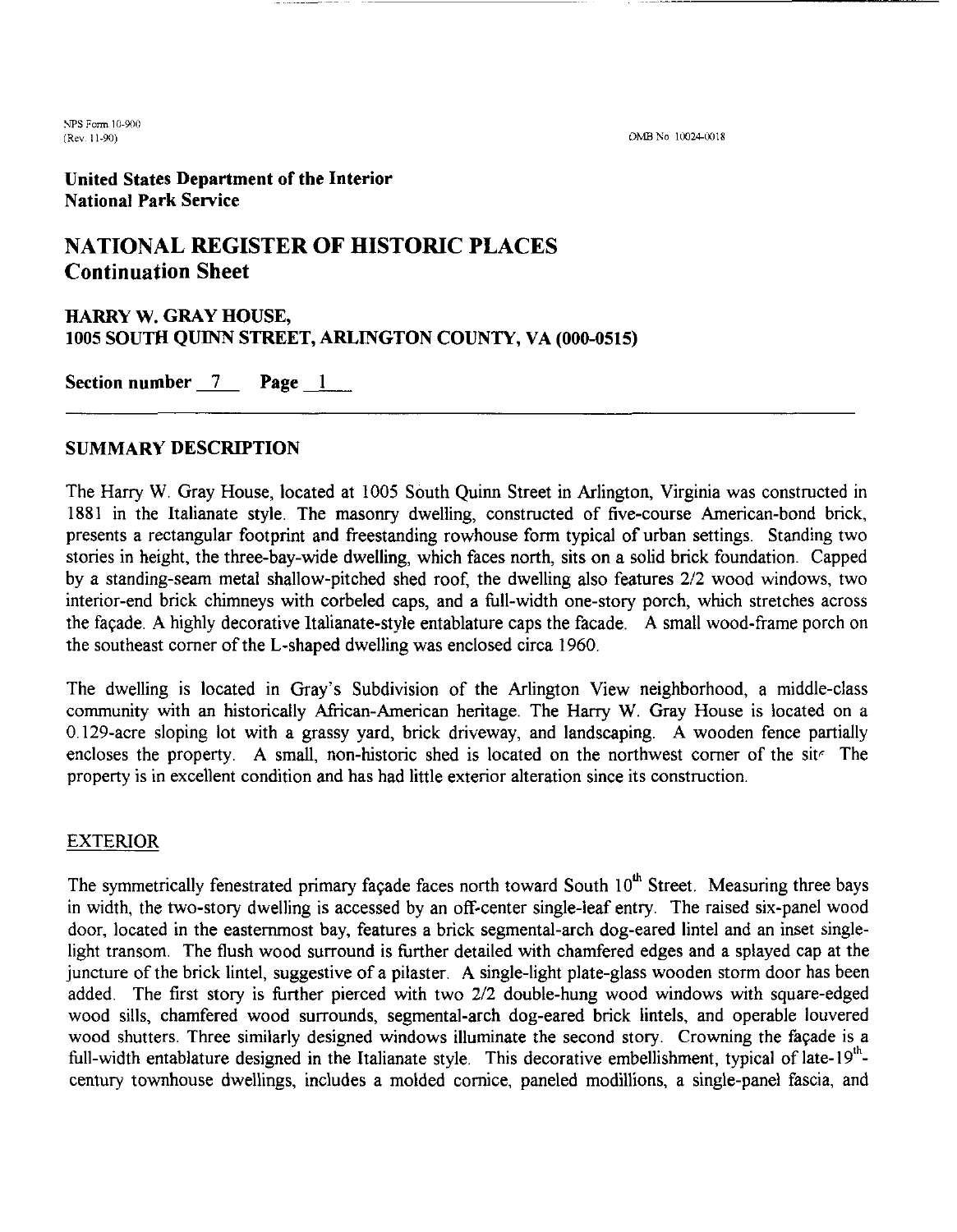**NPS Form 10-900** (Re\ I I **00,** 

#### **United States Department of the Interior National Park Service**

#### **NATIONAL REGISTER OF HISTORIC PLACES Continuation Sheet**

### **HARRY W. GRAY HOUSE, 1005 SOUTH QUINN STREET, ARLINGTON COUNTY, VA (000-0515) HARRY W. GRAY HOUSE,<br>1005 SOUTH QUINN STREET, ARLING<br>Section number <u>7</u> Page 2**

three supporting scroll-sawn foliate brackets. Sheltering the first story is a full-width porch measuring two bays wide and capped by a half-hipped standing-seam metal roof. Detailing on the porch includes a method wood cornice, Tuscan-column-on-brick-pier supports, a solid concrete deck, square balusters, and side elevation entries.

The side elevations are minimally fenestrated, typical of townhouse design. The west elevation, which presents a flush wall plane, is composed of the main block and rear kitchen ell. Located on the first story of the west elevation is a centrally placed double-leaf ten-light wood door, featuring a brick rowlock sill, a three-light transom, and a square-edged wood surround. This door appears to have replaced an original window opening during a circa 1979 renovation. Flanking the entry are two 212 double-hung wood windows. One features a rowlock sill, square-edged wood surround, and segmental-arched soldier-bond brick lintel. The other, which is smaller in size and added circa 1979, is located in the southernmost bay and features a square-edged wood surround. Rowlock brick coping edges the shed roof along the entire elevation. The only fenestration on the east elevation of the main block is a small 616 wood window, which appears to have been added circa 1979. The window features a square-edged wood surround.

The south, or rear, elevation of the main block is pierced with a small, off-center 212 wood window with a rowlock sill and square-edged wood surround. A wood-frame porch, which was enclosed circa 1960, is located at the juncture of the main block and rear ell, creating the building's rectangular footprint. The enclosure features wood-shingle cladding, a brick-pier foundation infilled with poured concrete, and a flat roof with a balcony and boxed wood cornice. The rear elevation is illuminated by a pair of centrally p'aced 616 double-hung wood windows with a squared-edged surround, mullion, and projecting sill. A pair of off-center 6/6 and 4/4 double-hung wood windows is located on the east elevation of the enclosed porch. Featuring molded surrounds, the windows are joined by a shared square-edged projecting wood sill. A set of poured concrete steps remains on the east elevation, once accessing the now-enclosed porch. The rooftop balcony is enclosed with square balusters and a wood-post frame with triangular brackets. The balcony is accessed from an added double-leaf ten-light door with square-edged wood surround and large one-light transom, which is located on the rear elevation of the main block. Two 212 double-hung wood windows with segmental-arched brick lintels, square-edged wood surrounds, and rowlock sills mark the second story of the ell on the east elevation.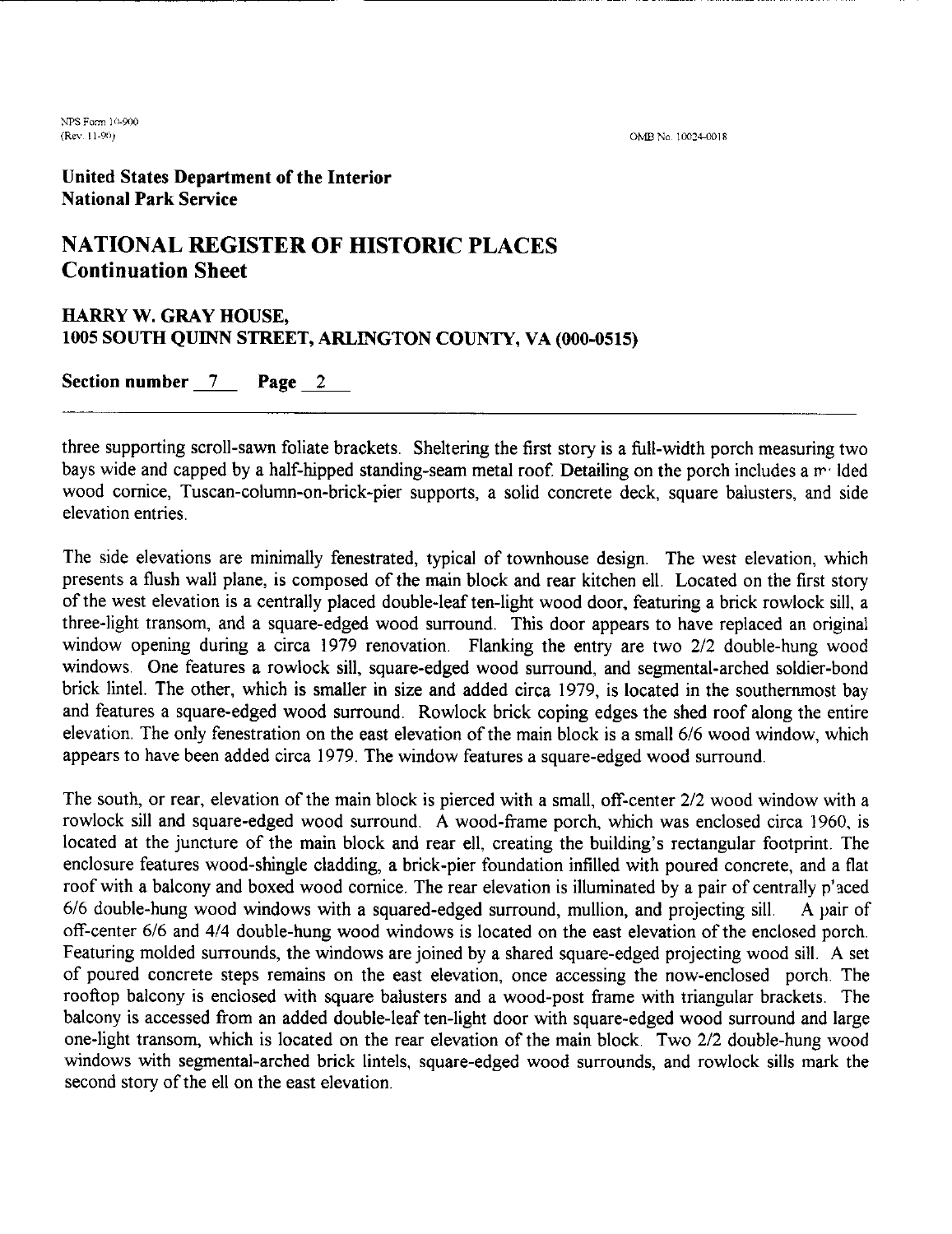**NPS Form** Ill-OCc **(Rev. 11-90)** 

OMB No. 10024-0018

#### **United States Department of the Interior National Park Service**

#### **NATIONAL REGISTER OF HISTORIC PLACES Continuation Sheet**

### **HARRY W. GRAY HOUSE, 1005 SOUTH QUINN STREET, ARLINGTON COUNTY, VA (000-0515) HARRY W. GRAY HOUSE,<br>1005 SOUTH QUINN STREET, A**<br>Section number <u>7</u> Page 3

#### INTERIOR DESCRIPTION

Constructed as a side-hall plan with rear kitchen ell, the two-story Harry W. Gray House retains its original spatial configuration. The main block includes a hall, living room, and dining room on the first floor. Additionally, a kitchen is located in the ell and a bathroom was added when the rear porch was enclosed. The second floor includes a side hall, three bedrooms, and a bathroom, similar in plan to the first flocy. A renovation dating to circa 1979 included the replacement of much of the original floorboards, the stair, plaster walls, baseboards, and molded surrounds.

The entrance hall, which runs the full depth of the main block, is dominated by a straight-flight open stair. Detailing includes wood treads without risers, a metal rail, a metal stringer, and alternating twisted and square metal balusters. The hall is accessed by the primary off-center entrance, which includes a single-leaf raised six-paneled wood door with a single-light transom and stock molded surround. Four-inch wood baseboards with a rounded cap and quarter-round shoe mold, and three-inch oak floorboards further define the hall. The living room and dining room open onto the hall via square-arched openings in the wallboard. The living room, or parlor, is illuminated by two original *212* double-hung wood windows on the primary elevation. Detailing of the space includes four-inch wood baseboards, three-inch oak floorboards, stock molded surrounds, drywall, and a stock three-inch ogee-molded chair rail. An original wood stove was replaced with a conical metal fireplace set on a brick hearth, dating to circa 1979. A square-arched opening leads to the rear dining room.

Detailed similarly to the living room, the dining room features oak floorboards, drywall, a stock ogeemolded chair rail, and four-inch baseboards with a rounded cap and quarter-round shoe mold. The west wall is pierced with double-leaf ten-light doors with a one-light transom, and an original *212* double-hung wood window. Both are detailed with stock molded surrounds. A portion of the south wall features an exposed brick wall and portions of the original trim, including an eight-inch baseboard with a bead  $\omega$  cap and a thin ogee crown molding. The ductwork has been enclosed at the ceiling.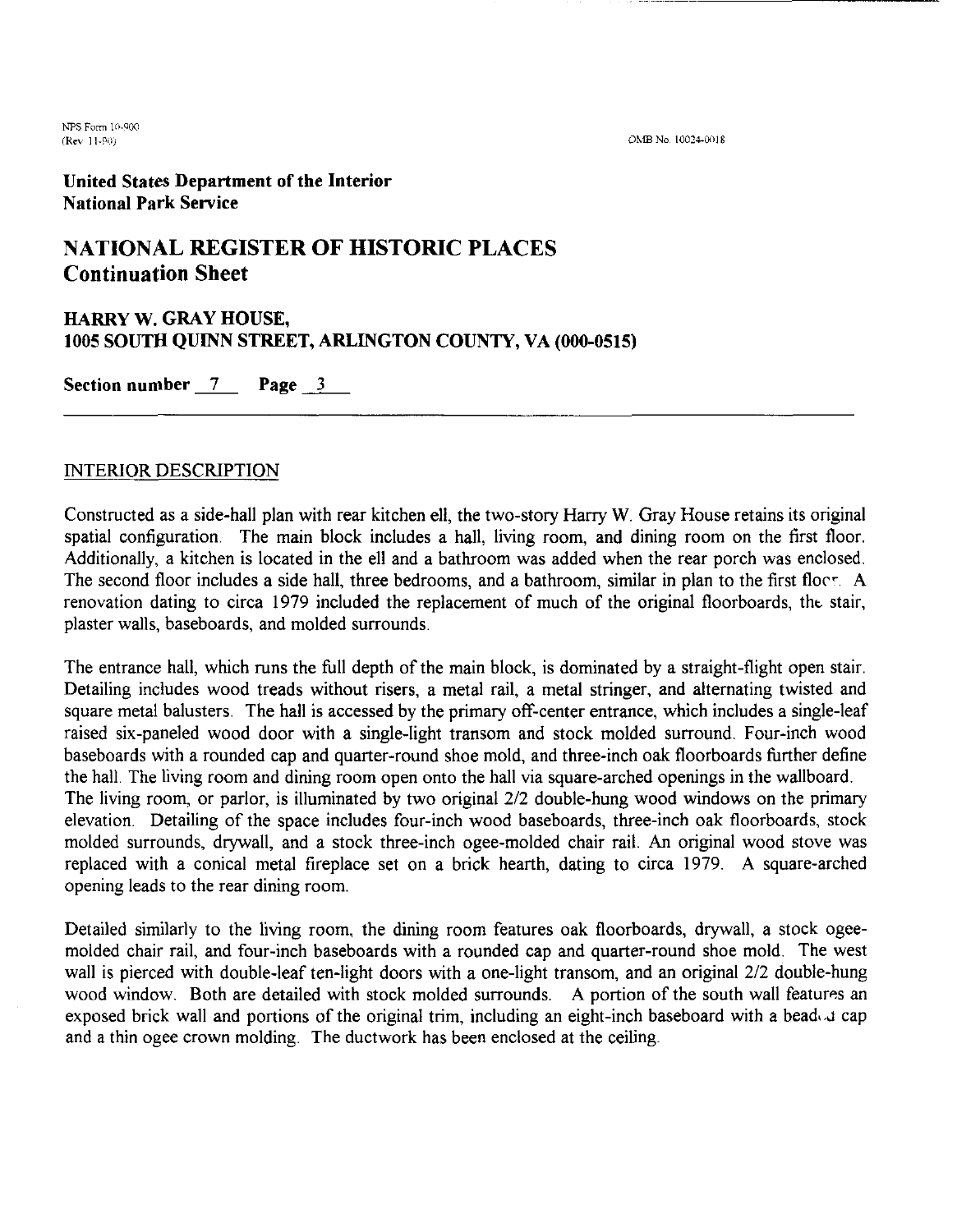**United States Department of the Interior National Park Service** 

#### **NATIONAL REGISTER OF HISTORIC PLACES Continuation Sheet**

### **HARRY W. GRAY HOUSE, 1005 SOUTH QUINN STREET, ARLINGTON COUNTY, VA (000-0515) HARRY W. GRAY HOUSE,<br>1005 SOUTH QUINN STREET, A**<br>Section number <u>7</u> Page <u>4</u>

Opening from the south wall of the dining room, the kitchen is housed in the small rear ell. The space contains vinyl floors, stock moldings, drywall, modem appliances, granite countertops, wood cabinets, and modern exposed ceiling beams. Two 2/2 double-hung wood windows with stock molded surrounds illuminate the room.

Originally an open rear porch, the bathroom was enclosed circa 1960. Updated in 1979, the small space includes tile flooring, drywall, modem appliances, a 414 wood window, and stock three-inch ovolo crown molding. A double-leaf louvered closet houses the washing machine and dryer, while a six-paneled hollowcore wood door accesses a rear closet with access to the small basement. A 6/6 double-hung wood window lights the utility closet. Accessed by an original exterior bulkhead stair, the basement is located under the ell. The small room, which houses the mechanical equipment, has a poured concrete floor, circular sawn ceiling joists, and whitewashed exposed brick walls.

The second floor of the Hany W. Gray House features a side hall with flanking bedrooms. The laycut is similar to the first floor although the rooms do not internally adjoin. Each is accessed via the hall. A modem bathroom was added at the north end of the hall, located over the primary entrance. The floorboards, baseboards, casings, and windows are consistent with the first floor.

#### OUTBUILDING

A circa 1980 one-story prefabricated shed is located on the northwest comer of the property The woodframe structure rests on a wood-block foundation and features pressed vertical-board cladding, a shed asphalt-shingle roof, and a double-leaf wood door.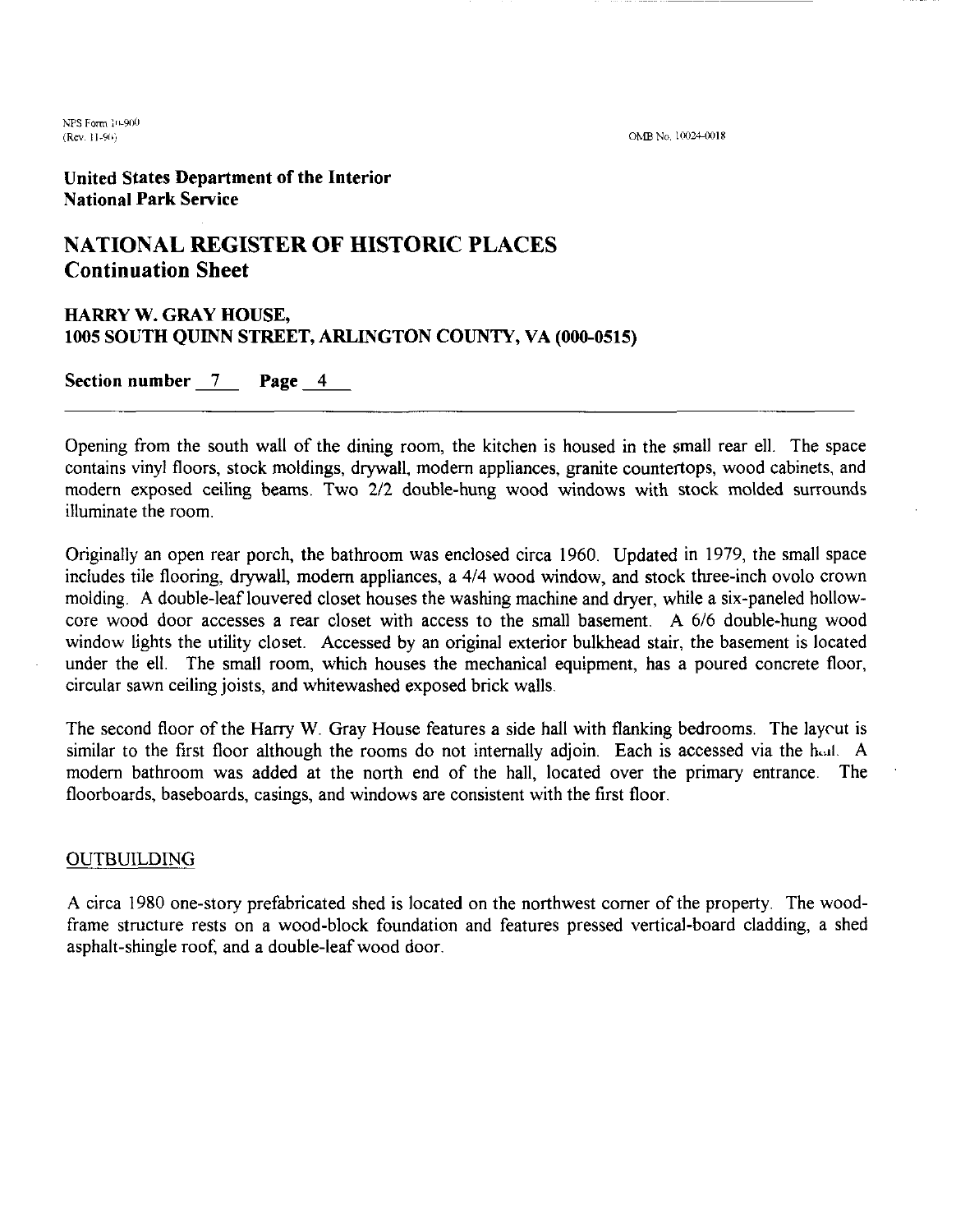OMB No. 10024-0018

United States Department of the Interior National Park Service

#### **NATIONAL REGISTER OF HISTORIC PLACES Continuation Sheet**

# HARRY W. GRAY HOUSE **1005** SOUTH QUINN STREET, ARLINGTON COUNTY, VA **(000-0515)**  Continuation Sheet<br>
HARRY W. GRAY HOUSE<br>
1005 SOUTH QUINN STREET, ARLING<br>
Section number <u>8</u> Page 5

#### **STATEMENT OF SIGNIFICANCE**

Located at 1005 South Quinn Street in Arlington County, Virginia, the Hany W. Gray House was built by Harry W. Gray (c.1851-1913), a former slave on General Robert E. Lee's Arlington House estate. Constructed in 1881 in the fashionable Italianate style, the dwelling represents the monumental shift from slaves to freedmen for African Americans in the years following the Civil War. Gray and his family, also slaves at Arlington House, established themselves at the government-sponsored Freedman's Village on the Arlington House property and the associated rural Arlington Tract, while assimilating into their newfound societal roles. In 1881, Gray and his wife, a freed slave from James Madison's Montpelier plantation, purchased a nine-acre tract **ir**  Johnson's Hill just to the south of the Freedman's Village. Incorporating masonry skills learned at Arlington House and at the local brickyards, coupled with an appreciation of the mid-to-late- $19<sup>th</sup>$ -century residential architecture he saw in Washington, D.C. while working for the U.S. Patent Office, Harry W. Gray constructed a rare example of the brick rowhouse in Arlington County.

With a period of significance extending from 1881 to 1913, the property, which remained in the Gray family for nearly one hundred years, continues to reflect its original use as a single-family dwelling. The Harry W. Gray House retains sufficient integrity of design, workmanship, materials, location, and feeling despite the tremendous mid-to-late-20<sup>th</sup>-century growth in Arlington County. The Harry W. Gray House is recognized for its association with the settlement patterns of AFrican Americans following the Civil War and for its architectural merit, reflecting a fashionable mid-to-late-19<sup>th</sup>-century urban design that was rare in rural Arlington County at the time it was built

#### Criterion **A:** That are associated with events that have made a significant contribution to the broad patterns of our history.

The Harry W. Gray House meets Criterion **A** of the National Register of Historic Places as : representative example of the historic, economic, and cultural contributions of African Americaus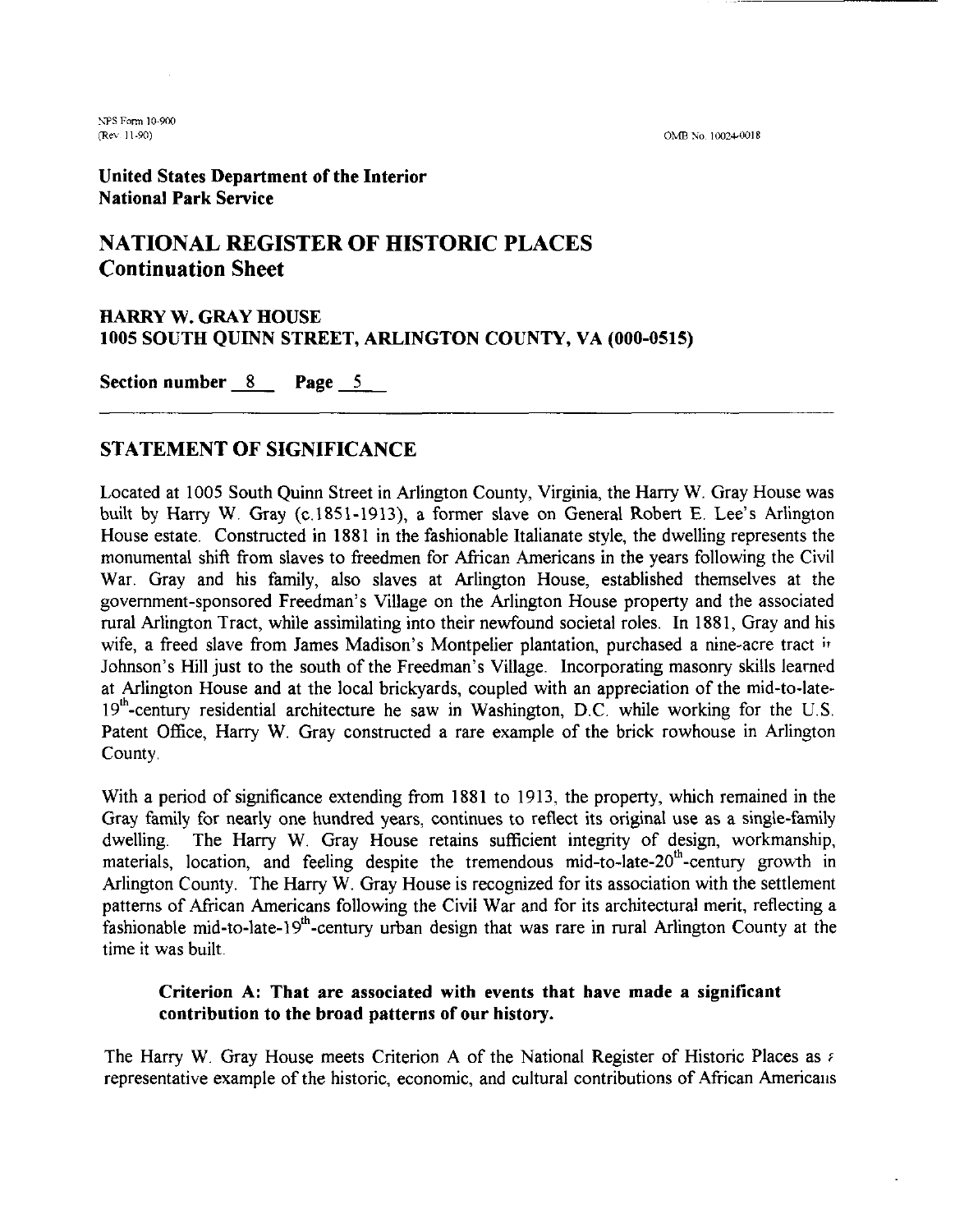**United States Department of the Interior National Park Service** 

#### **NATIONAL REGISTER OF HISTORIC PLACES Continuation Sheet**

## **HARRY W. GRAY HOUSE 1005 SOUTH QUINN STREET, ARLINGTON COUNTY, VA (000-0515) HARRY W. GRAY HOUSE<br>1005 SOUTH QUINN STREET, ARLINGTO<br>Section number 8 Page 6**

in the late 19<sup>th</sup>-century history of Arlington County, reflecting the theme of ethnic heritage. Harry W. Gray and the Gray family represent the rise from slavery to middle-class citizenship in the decades following the Civil War.

After the war, many former slaves, including the Gray family, became associated with the government established Freedman's Village. As residents became assimilated into the work force, many families relocated to nearby communities, such as Nauck, Green Valley, East Arlington, South Washington, and Johnson's Hill, areas of Alexandria County (now Arlington County) that began to cater to former African American slaves. After gaining employment at the U.S. Patent Office circa 1872, Gray left the Village environment after purchasing a nine-acre tract from J.R. Johnston in 1880. The following year, Gray constructed a masonry rowhouse dwelling on his property in Johnson's Hill. The disbanding of Freedman's Village by the federal government in the 1890s forced residents to look to surrounding areas for settlement opportunities, further expanding these early African-American neighborhoods, which were originally settled by pioneers such as Harry W. Gray.

**Criterion C: That embody the distinctive characteristics of a type, period,** *c,r*  **method of construction or that represent the work of a master, or that possess high artistic values, or that represent a significant and distinguishable entity whose components lack individual distinction.** 

The property is also eligible under Criterion C for its architectural significance as a rare example of a freestanding masonry rowhouse in Arlington County. Constructed in 1881 in the Italianate style, the Hany W. Gray House is one of the first and the only surviving example of this building type documented in Arlington County. The house is also noteworthy because it was constructed by Harry W. Gray and is representative of the work of an amateur builder. The dwelling was constructed with skills and workmanship Gray gleaned during his tenure as a slave at Arlington House and as a freedman working in local brickyards and in downtown Washington, D.C.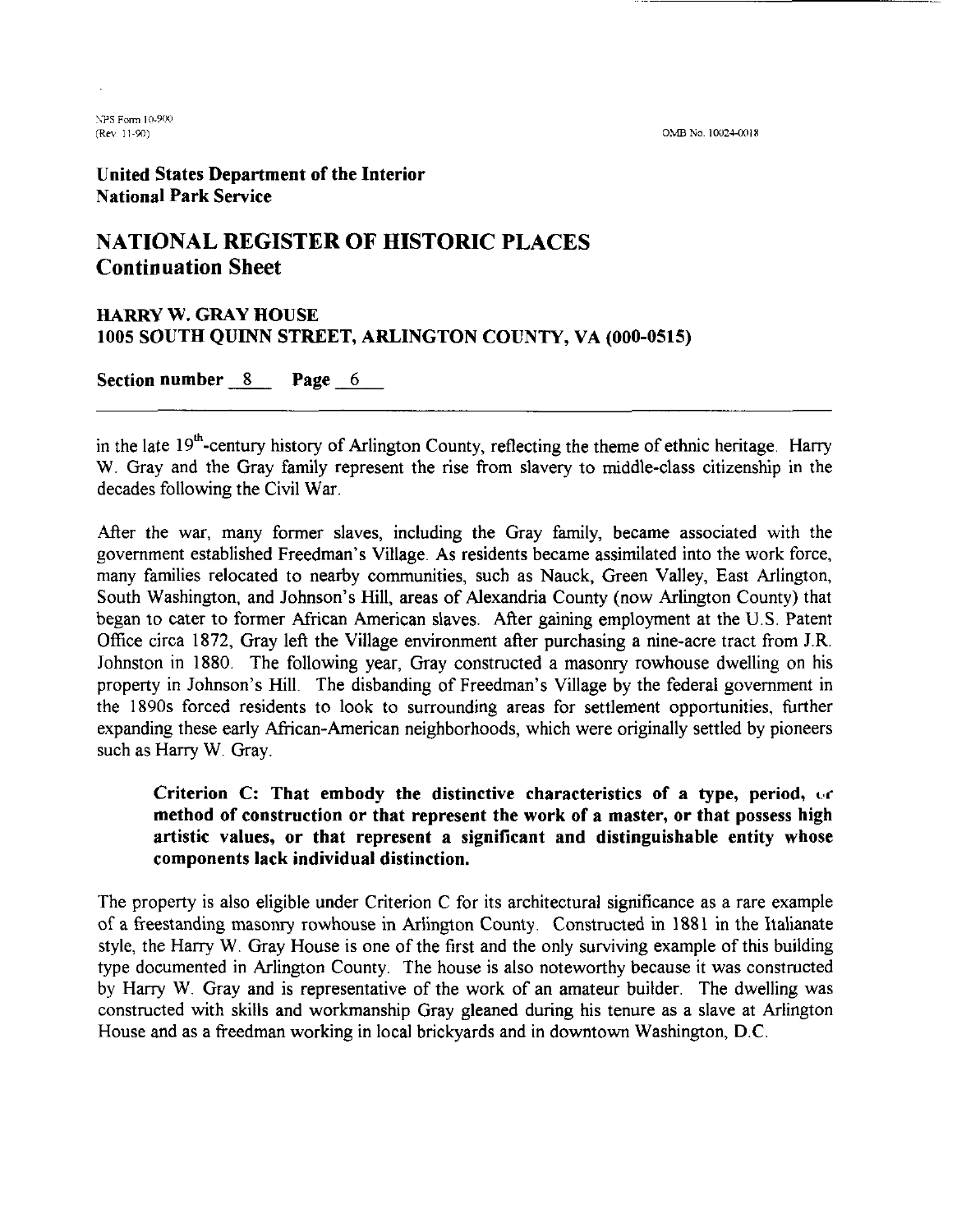United States Department of the Interior National Park Service

#### **NATIONAL REGISTER OF HISTORIC PLACES Continuation Sheet**

## HARRY W. GRAY HOUSE **1005** SOUTH QUINN STREET, ARLINGTON COUNTY, VA **(000-0515)**  HARRY W. GRAY HOUSE<br>1005 SOUTH QUINN STREET, ARLINGTON<br>Section number 8 **Page 7**

#### HISTORICAL BACKGROUND

#### The Gray Family

Harry W. Gray was born into slavery circa 1852 at Arlington House, the prominent estate overlooking the Potomac River in Alexandria County (now Arlington County). Arlington House was constructed by George Washington Parke Custis, step-grandson of President George Washington, and later occupied by Custis's son-in-law, General Robert E. Lee. A third generation slave on the property, Harry W. Gray was born to Thornton and Selina Noms Gray. A significant figure in the history of the Arlington House property, Selina Noms Gray was Mary Lee's trusted household slave and personal assistant for nearly thirty years.

An inventory of George Washington Parke Custis's slaves at Arlington House in 1858 includes thirteen members of the Gray/Grey and Norris families, including "Harry Grey."<sup>1</sup> Documented in Harper's Weekly in 1886, it was said that "Negroes born into slavery on the old estate still tell of their extraordinary well-being."2 This was in part due to the forward thinking of George Washington Parke Custis, who experimented with the education and independence of slaves and stated in his will that any remaining slaves be freed upon his death or five years afterward if the estate was found to be in good financial standing. However, numerous slaves, including the Gray family, continued to serve at Arlington House until the Civil War (1861-1865) because General Robert E. Lee determined slave labor was still needed to improve the property.<sup>3</sup> Mrs. Lee afforded the slaves numerous freedoms, including tutelage in reading and writing, despite Virginia laws that prohibited the education of slaves. Selina Norris and Thornton Gray were also allow $\cdot$ . to be married at Arlington House by an Episcopalian minister, again against the law, and raised six of eight children in the South Slave Quarters. Born circa 1852, Harry W. Gray, the sixth child of Thornton and Selina Gray, was documented to have been a mason's assistant on the property. He was responsible for carrying bricks and water while he "worked to build a wall around the Lee Mansion."<sup>4</sup>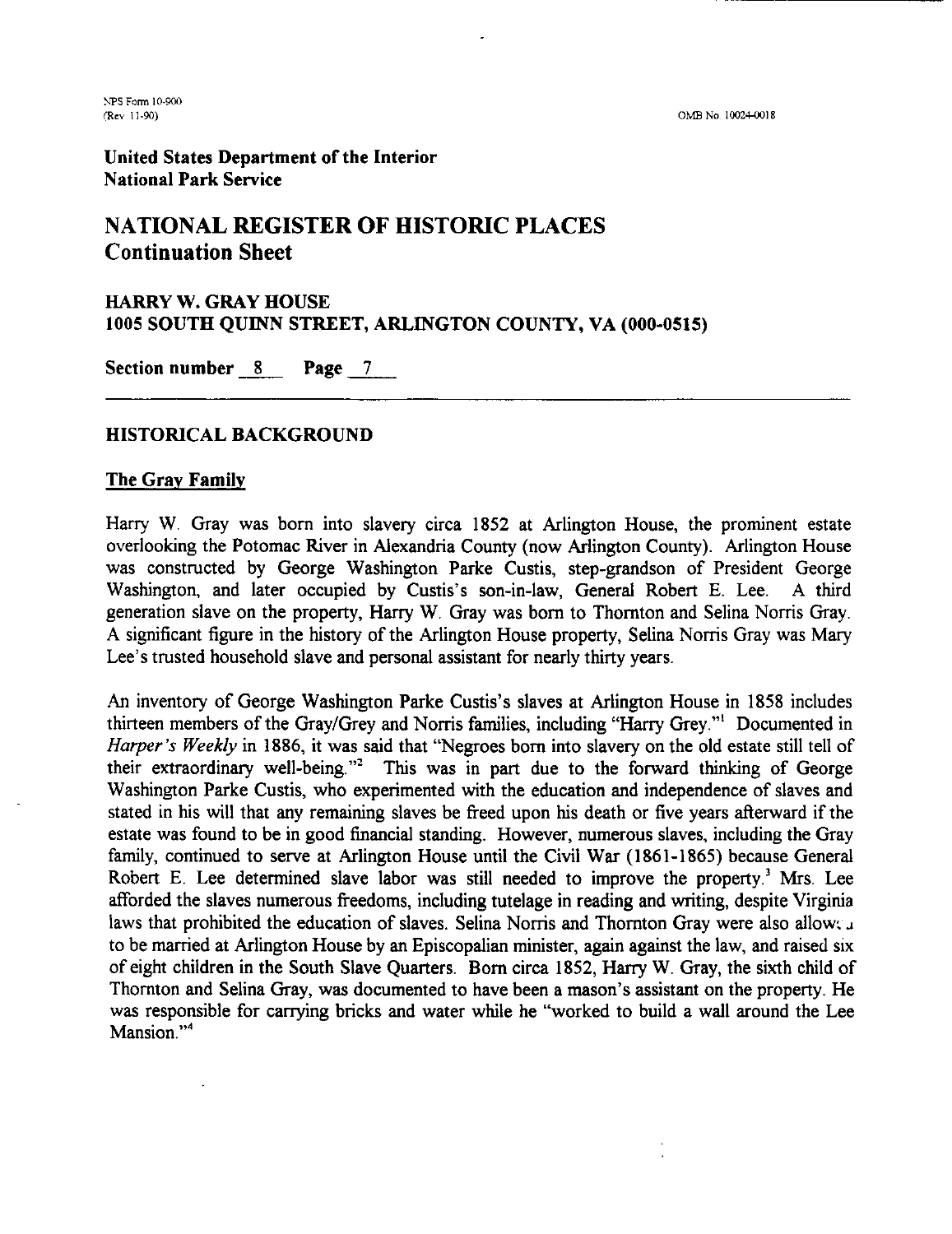$OMB$  **No. 10024-0018** 

**NPS Form 10-900**<br>(**Rev. 11-90**)

#### United States Department of the Interior National Park Service

#### **NATIONAL REGISTER OF HISTORIC PLACES Continuation Sheet**

### HARRY W. GRAY HOUSE **1005** SOUTH QUINN STREET, ARLINGTON COUNTY, VA **(000-0515)**  HAKKY W. GKAY HOUSE<br>1005 SOUTH QUINN STREET, *1*<br>Section number <u>8</u> Page <u>8</u>

With the onset of the Civil War, the Gray family remained at Arlington House after the Lee family fled the property on May 15, 1861. Mrs. Lee entrusted Selina Gray with the keys to Arlington House upon her departure, symbolically naming her house slave as the Arlington House authority figure. Under Selina Gray's supervision, the daily activities continued as usual until the property became the headquarters for the commander of the Department of Northern Virginia, Brigadier General Irvin McDowell. Understanding the national importance of the Arlington House collections, which included Washington and Lee family artifacts, Selina Gray is considered an important early preservationist for her efforts to keep the collections intact for six months during the occupation of the property by Union troops.<sup>5</sup> Selina Gray surrendered her authority to General McDowell in December of 1861. However, her important early preservation-minder concerns for the collection were heeded and Office for safekeeping as property of the U.S. Government.<sup>6</sup> Officially freed from slavery in 1862, the Gray family remained on the Arlington House grounds as residents of the Freedman's Village '

#### Freedman's Village

In March 1865, the Congress of the United States established the Bureau of Refugees, Freedmen, and Abandoned Lands to help African American citizens make the transition from servitude to freedom and from wartime to peace. Beyond the provision of assistance to African Americans, the Bureau maintained a number of settlements throughout the South and bordering states. These settlements began under the wartime supervision of the Union army and were managed by the Quartermaster Department.

Perhaps the most famous of the Freedman's Villages was the community founded in 1863 on the grounds of Arlington House in Virginia. Afier the Arlington estate was confiscated by the U.S. government, the Secretary of War Edwin M. Stanton set aside a portion of the property to create a Freedman's Village, while a 210-acre portion of the tract became Arlington National Cemeter at the request of Quartermaster General Montgomery Meigs. Freedman's Village becme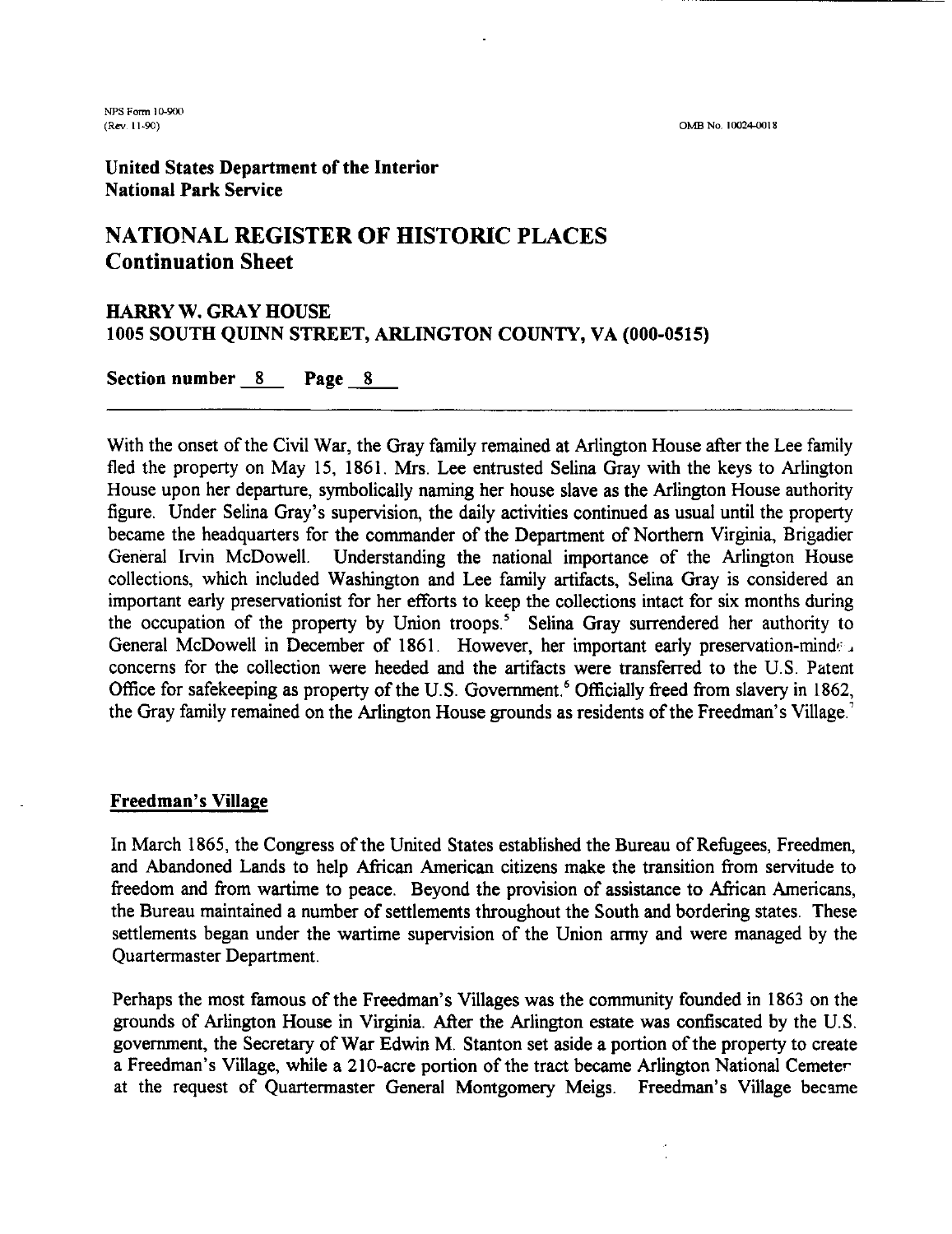OMB No. 10024-0018

NPS Form 10-900 (Rev. 11-90)

United States Department of the Interior National Park Service

### **NATIONAL REGISTER OF HISTORIC PLACES Continuation Sheet**

## HARRY W. GRAY HOUSE **1005** SOUTH QUINN STREET, ARLINGTON COUNTY, VA **(000-0515)**  HARRY W. GRAY HOUSE<br>1005 SOUTH QUINN STREET, ARLINGTON<br>Section number 8 **Page 9**

Arlington County's first government housing project and superseded several temporary camps, including Duff Green's Row and Camp Barker in the District of Columbia. As a model camp, which incorporated fresh air and spacious lands, Freedman's Village attracted widespread attention and support from both the federal government and  $19<sup>th</sup>$ -century reformers.<sup>8</sup> The village proper is presently the site of Arlington National Cemetery, the Navy Annex, Henderson Hall, and the complex system of roads that transverse the area.

The village originally consisted of approximately 100 whitewashed wood-frame houses that were to temporarily house African Americans for the rent of \$3.00 per month. The freedmen were required to work for their wages and housing, an effort used to promote relocation of the citizens to permanent housing elsewhere. However, many villagers tended to permanently reside in the community, thus forcing the govemment to expand the boundaries and purchase additional acreage outside of the village proper. Known as the Arlington Tract, the additional land circumscribed Freedman's Village. Services within the village included a public school, two churches, and a hospital for the elderly and infirm. The first school began with 150 students and peaked with 900 students. A trade school was also established, training residents as blacksmith , carpenters, wheelwrights, tailors, and shoemakers, an effort to assimilate residents into the local workforce.

Over the years, the U S. government made several attempts to close the village as the land became increasingly desirable. On December 7, 1887, the village residents were given ninety days to leave. Despite these attempts to disband the original village, approximately 148 families were documented as residing in the area in 1890. With the eventual phasing out of the village in the 1890s, residents relocated to nearby communities, such as Nauck, Butler-Holmes, East Arlington, South Washington, and Johnson's Hill.' These communities were among the oldest African American settled communities in what became Arlington County.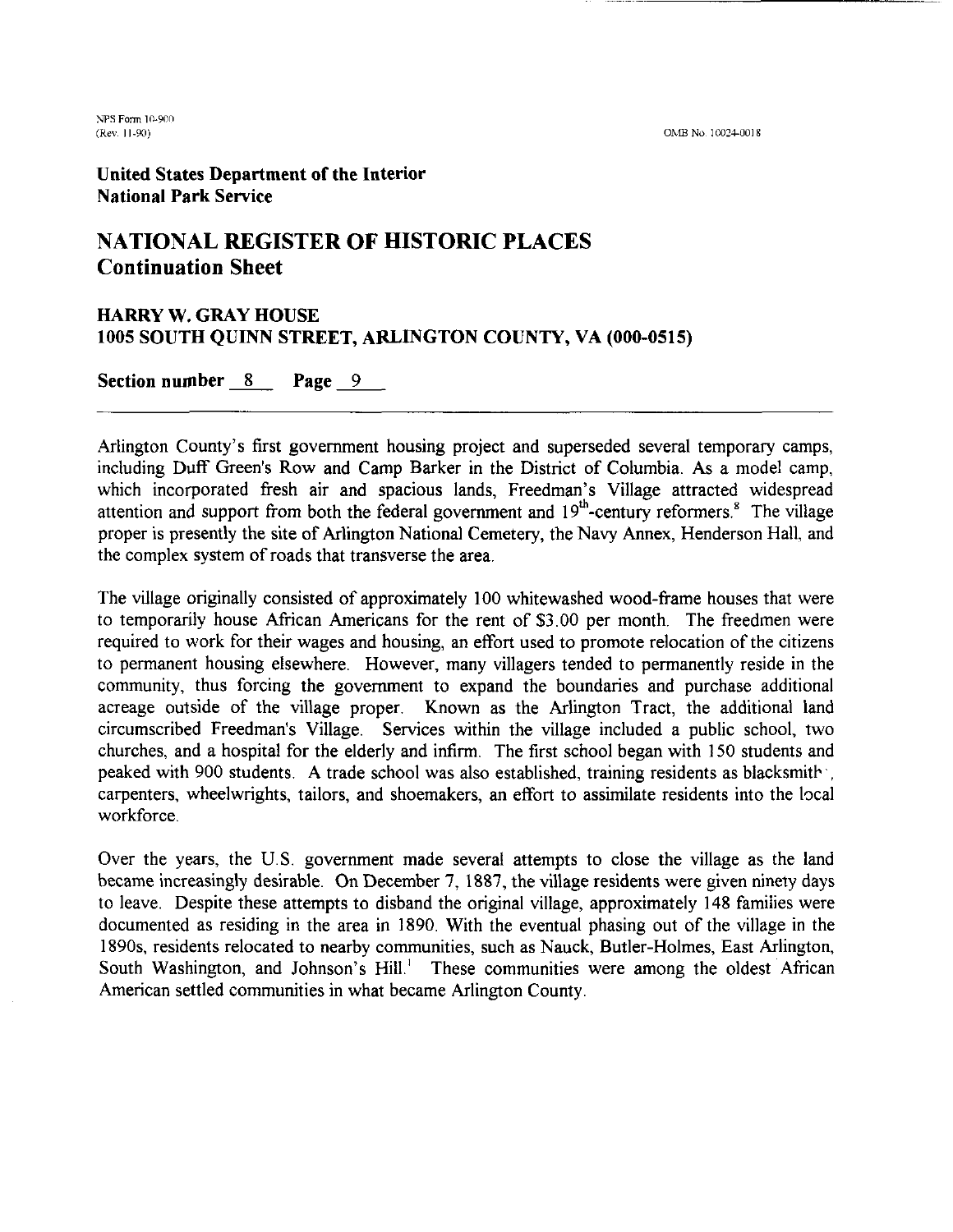*UPS* Form 1&90f1 (Rev 11-90)

OMB No. 10024-0018

**United States Department of the Interior National Park Service** 

#### **NATIONAL REGISTER OF HISTORIC PLACES Continuation Sheet**

### **HARRY W. GRAY HOUSE 1005 SOUTH QUINN STREET, ARLINGTON COUNTY, VA (000-0515) HARRY W. GRAY HOUSE<br>1005 SOUTH QUINN STREET, A**<br>Section number <u>8</u> Page <u>10</u>

The Gray family spent a few years in the Freedman's Village on the Arlington House property before settling in the expanded Arlington Tract.<sup>9</sup> In *Arlington County, Virginia: A History, C.B.* Rose describes the Arlington Tract: " In 1866, in an effort to promote the independence of the residents of the Village, surrounding land was partitioned into nine and ten acre lots that could be rented for nominal sums, those closest to the water source bringing the highest rates.<sup>"10</sup> Thornton Gray and his family rented a fifteen-acre rural plot on this tract, located in Green Valley. Hany W. Gray, who began to work for pay as a free man at age twelve, farmed the land with his family and worked at local brickyards, using the masonry skills he learned at Arlington House." The Arlington Magisterial District Register of Voters circa 1870 lists Thornton Gray as a laborer at age forty-five and resident of the Arlington Tract.<sup>12</sup> Historic maps show also Thornton Gray as a landowner/resident by 1878 in the Green Valley-Nauck area.<sup>13</sup> The family rented a produce stand in Washington, D.C. at 7<sup>th</sup> Street and Louisiana Avenue, N.W., where they sold produce farmed from their property. $^{14}$ 

#### **The Harry W. Gray House**

Hany W. Gray, again drawing upon the skills he learned at Arlington House, was employed at a brickyard along the Potomac River until age twenty. He was later employed at the U.S. Patent Office on  $7<sup>th</sup>$  Street, N.W. in downtown Washington, D.C. During his almost forty-year tenure as a government employee at the Department of the Interior's Patent Office, Gray worked as a messenger and clerk. In 1878, Harry W. Gray and Martha M. Hoard were married.<sup>15</sup> The couple were introduced by Columbus Delando (1870-1870), Harry Gray's sister who worked as a nurse for the Secretary of the Interior. Martha Madison Hoard, also a Department of the Interior employee, was a freed slave from James Madison's Montpelier estate in Orange County, Virginia.

A deed dated October 6, 1880 records the purchase of nine acres of land by Harry W. Gray from W.C. Johnston along the Arlington Turnpike for \$800.00.<sup>16</sup> The area, which became known as Johnson's Hill (the t in Johnston was dropped), was located just to the south of the Freedman's Village along what is now Columbia Pike. Gray constructed a masonry dwelling by hand with the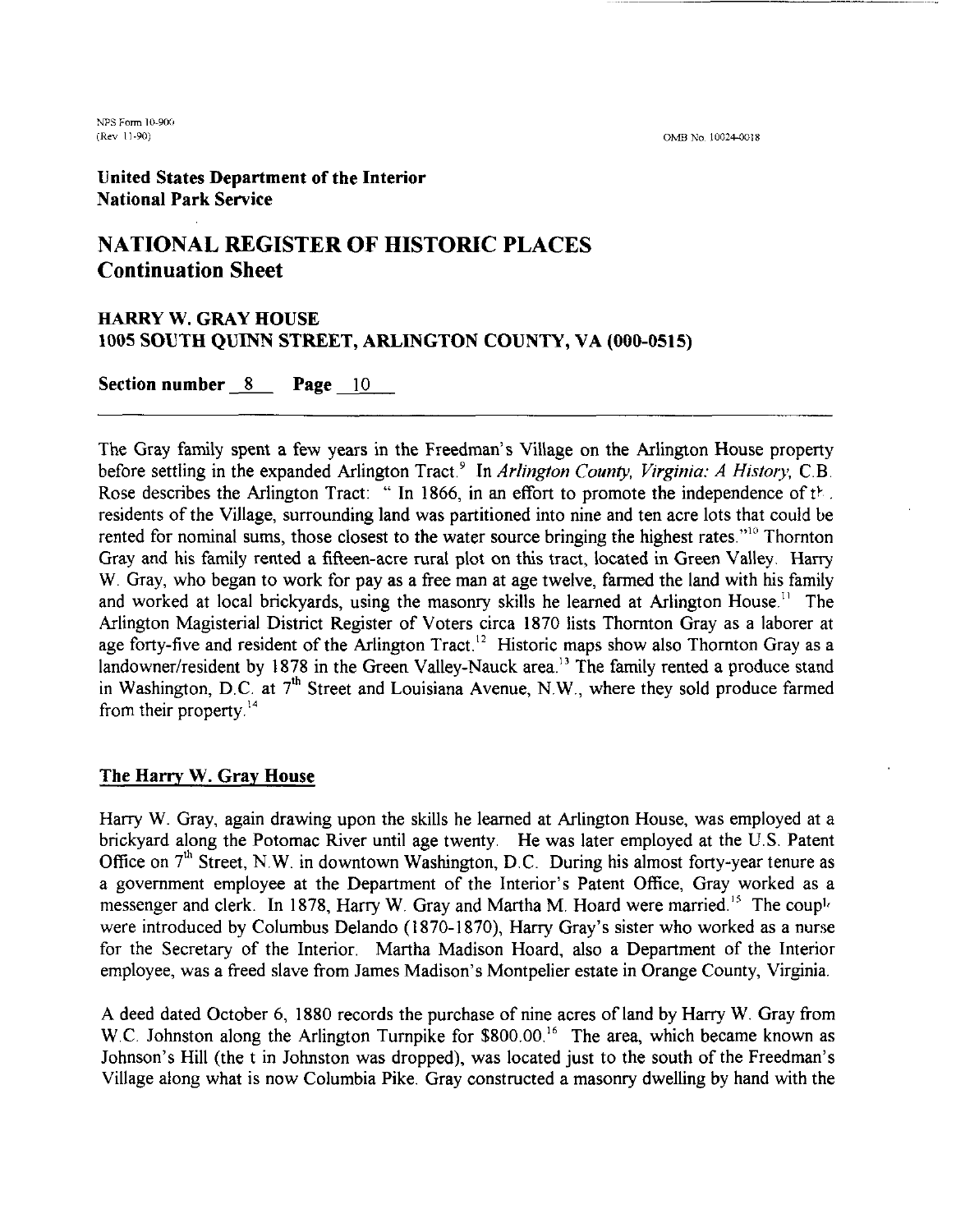OMB No 10024-0018

**ITS** Form 10-900 (Re\' 11-90)

United States Department of the Interior National Park Service

#### **NATIONAL REGISTER OF HISTORIC PLACES Continuation Sheet**

### HARRY W. GRAY HOUSE **1005** SOUTH QUINN STREET, ARLINGTON COUNTY, VA **(000-0515)**  HARRY W. GRAY HOUSE<br>1005 SOUTH QUINN STREET, A<br>Section number <u>8</u> Page 11

help of a bricklayer named Alexander, utilizing the skills he learned as a mason's assistant at Arlington House and as an employee of the Blick-West Brickyard, one of thirteen Potomac River brickyards. Familiar with the vast numbers of Victorian-era Queen Anne- and Italianate-style rowhouses being erected in Washington, D.C., particularly those along  $7<sup>th</sup>$  and F Streets, N.W. near the Patent Office where he worked, Gray erected his house in a similar manner. This was a significant shift in the architectural precedents of rural Alexandria County. The Harry W. Gray House was finished in 1881 as denoted on a hand-etched brick on the rear of the dwelling, which reads "May 1, 1881-Harry Gray."<sup>17</sup> Harry Gray's daughter, Martha Gray Gillem later described the industrious nature of her father: she stated:

"Yes, papa worked and bought a ten-acre [sic] farm, then over the years almost brick by brick he built the two-story brick house, at that time the only one for miles around. He always wanted a brick house. Since he built it like the city row house in Washington, there are no windows on the sides and the house is narrow and tall. But it was a brick house for his family. Papa worked as a messenger in the Interior Department in Washington, and famed on weekends and evenings. He was proud that all four of his children finished high school at old M Street High in Washington. He had to room and board us in town for the winter. And two of his children finished normal school. That was something in those days."<sup>18</sup>

**An** undated sketch of the property reveals that the original nine-acre property was enhanced with cultivated fields, orchards, grazing fields, a brick patio, and landscaping. **A** barn, carriage house, privy, well, chicken coop, and piggery were also located to the rear of the main dwelling.<sup>19</sup>

The Harry W. Gray House reflects the modem architectural fashions and standards as evidenced in the nation's capital during the last quarter of the  $19<sup>th</sup>$  century. It is significant that Gray witnessed the architectural changes in Washington, D.C. during this period where large numbers of residential buildings were being erected and designed by local builders and architects for speculative developers. The form, massing, and siting of these buildings was shaped by thr municipal building codes first enacted in 1871, and the mass production of building elemen.s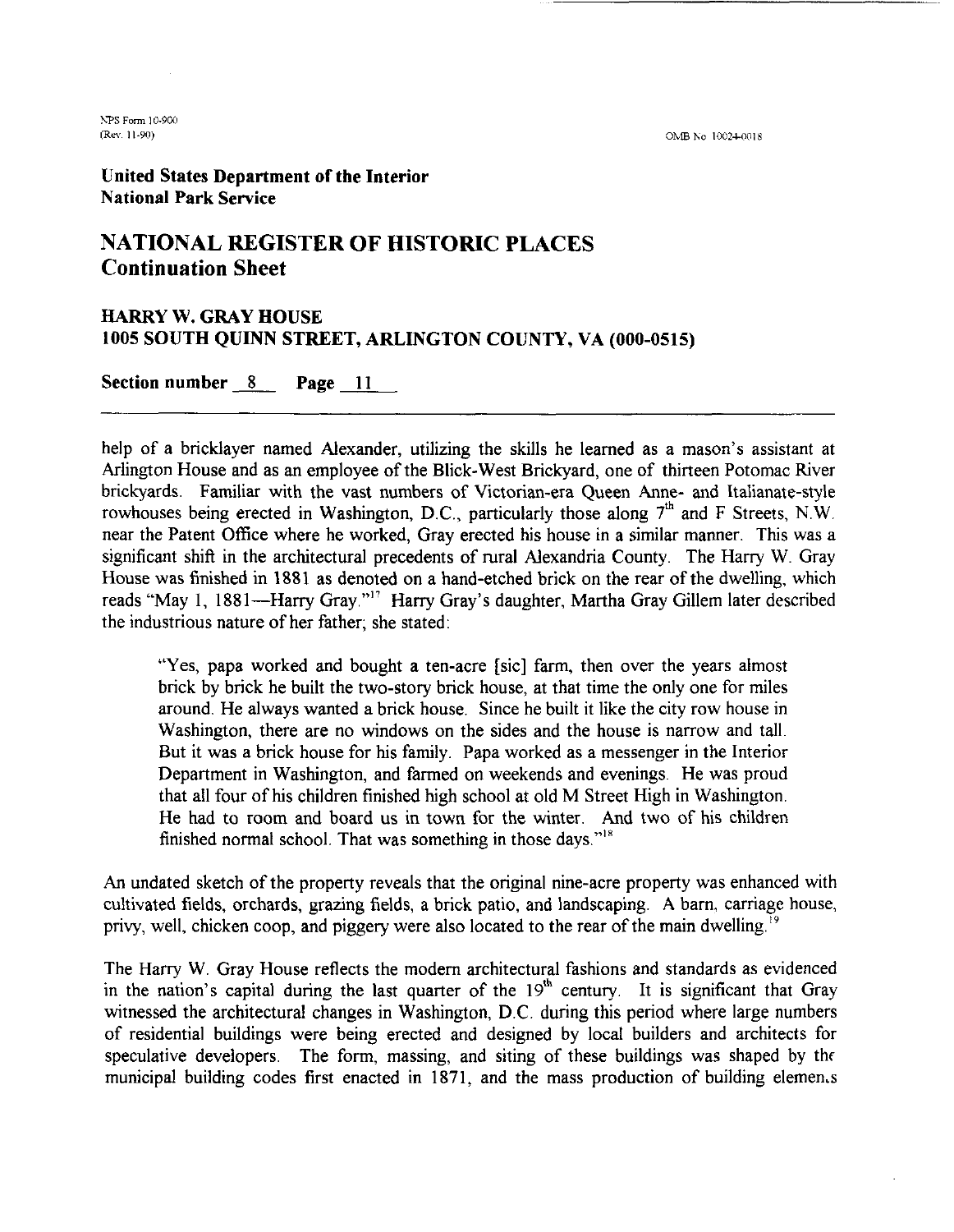**(Rw 1** 1-90) OMB No **1002.1-0018** 

United States Department of the Interior National Park Service

#### **NATIONAL REGISTER OF HISTORIC PLACES Continuation Sheet**

#### HARRY W. GRAY HOUSE **1005** SOUTH **QUINN** STREET, ARLINGTON COUNTY, VA **(000-0515)**

Section number *8* Page 12

available to the speculative builder. The greatest boost to the physical composition of the city was in February 1871, when Congress passed a bill establishing a new government for the District of Columbia that was composed of a legislative assembly, a five-member Board of Public Works, and a governor. Immediate and rapid improvements were targeted. One of the first projects undertaken by the Board of Public Works was the enactment of new building codes. George Washington's original 1791 prohibition against wooden buildings had been relaxed in 1796; thus, wood-frame houses became dominant in both type and number. The new 1872 building regulations still allowed wooden structures to be constructed within the city limits, although not within twenty-four feet of any house built of brick or other non-combustible material. Eventually, the construction of wooden buildings was forbidden within an area called the "fire limits," defined as the limits of the City of Washington and the southern part of Georgetown. Although existing wooden buildings were not demolished, the building regulations essentially required that after 1877 all new dwellings would be of brick and/or stone. This regulation had a dramatic influence on the architectural development of Washington, D.C. Consequently, during the late 1870s and 1880s, rows of attached brick houses were built along the main public streets. Larger and presenting more architectural embellishments than the wood-frame houses, the brick buildings reflected contemporary architectural trends in residential design and featured elaborate cornice,, metal, stone or molded brick window surrounds, and other applied ornamental elements. Harry W. Gray incorporated these modem standards and stylistic fashions into his Italianate-style masonry dwelling, which stands as a rare example of this type of architecture in Arlington County<sup>20</sup>

In 1900, census records indicate that Harry W. Gray was forty-eight years old and was married to Martha H. Gary. The records indicated that they had three daughters, a son, and a servant.<sup>21</sup> By 1910, only one daughter, a seamstress, is listed in the census records as living at home.<sup>22</sup> Harry W. Gray died on November 3, 1913 and was buried in the St. Stephens Lodge Odd Fellows Cemetery at the comer of Columbia Pike and Arlington Ridge Road. In 1964, the majority of the graves in this cemetery were moved to the Coleman Cemetery in Fairfax County near Mount Vernon when the site was developed. Martha Gray, who died on March 1, 1930, was also moved from St. Stephens Cemetery to Coleman Cemetery. Additionally, a marker was placed in Coleman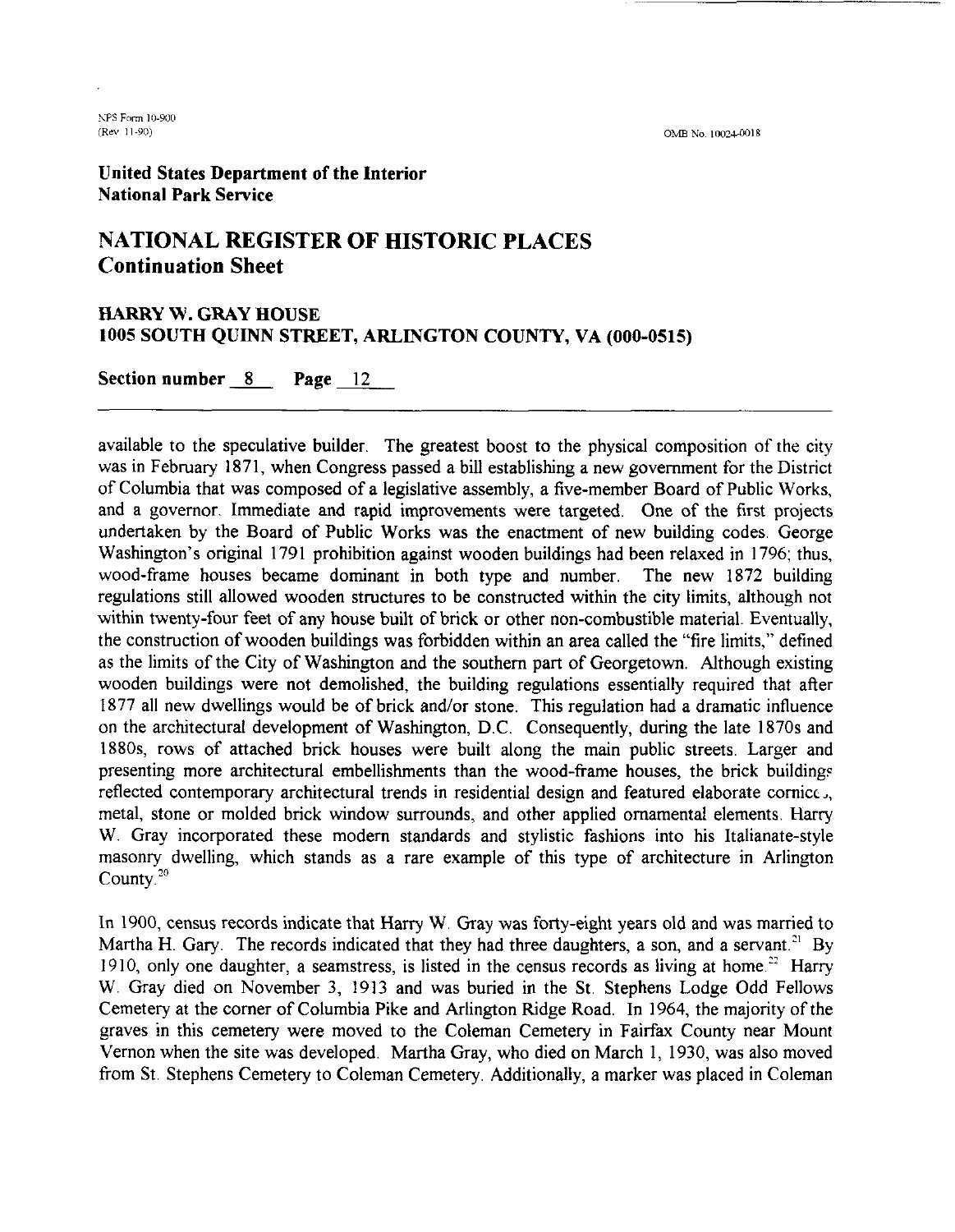OMB No. 10024-0018

United States Department of the Interior National Park Service

#### **NATIONAL REGISTER OF HISTORIC PLACES Continuation Sheet**

### HARRY W. GRAY HOUSE **1005** SOUTH QUINN STREET, ARLINGTON COUNTY, VA **(000-0515) HARRY W. GRAY HOUSE**<br>1005 SOUTH QUINN STREET, A<br>Section number 8 Page 13

Cemetery by Gray relatives, commemorating the lives of Thomton and Selina Gray. The will of Harry W. Gray bequeathed the property at South Quinn Street, which became known as Gray's Subdivision, to his wife and four children.<sup>23</sup> Martha honored her husband's legacy by naming two of the streets, Gray and Hoard (now Quinn and Rolfe Streets), when she subdivided the property. Gray's Subdivision was the first planned subdivision of the Johnson's Hill property. The Harry W. Gray House remained in the Gray family until 1979, almost one hundred years after it was constructed. It was designated as an Arlington County local historic district in 1983.

#### Development Along Columbia Pike

After the disbanding of Freedman's Village, the nearby neighborhoods such as the Butler-Holmes subdivision, Nauck, Johnson's Hill, East Arlington, Queen City, and South Washington, formed the majority of the communities populated by the former residents of the Freedman's Village. These rural tracts attracted residents due to their proximity to the village and lack of restrictive covenants applied to many other communities. Despite this increased growth, the rural nature of the community was retained, featuring open green space, reminiscent of the farming community that historically sustained the area. The open landscape was hrther accented by the rural nature of adjoining Arlington National Cemetery adjoining the Arlington House property. The area along the Columbia Turnpike underwent increased development, as it was a major transportation route. By the mid-1800s, a large influx of New Yorkers settled in the area, spurred to relocate there by the mild climate, proximity to the nation's capital, and increasing land values tied to the soon to be established streetcar lines.<sup>24</sup> One such pioneer was Sewell B. Corbett of Corbettsville, New York, who purchased large tracts of land along Columbia Pike and constructed a substantial freestanding dwelling at the comer of South Fillmore Street. Nearby development in the area included the Columbia Schoolhouse, a one-story wood-frame circa 1850 building constructed on the comer of what is now South Wayne Street. The building served the congregation of the Hunter Chapel, which was decimated by the war, until 1893. In 1871, the schoolhouse was became a public school and served the community until the turn of the  $20<sup>th</sup>$  century.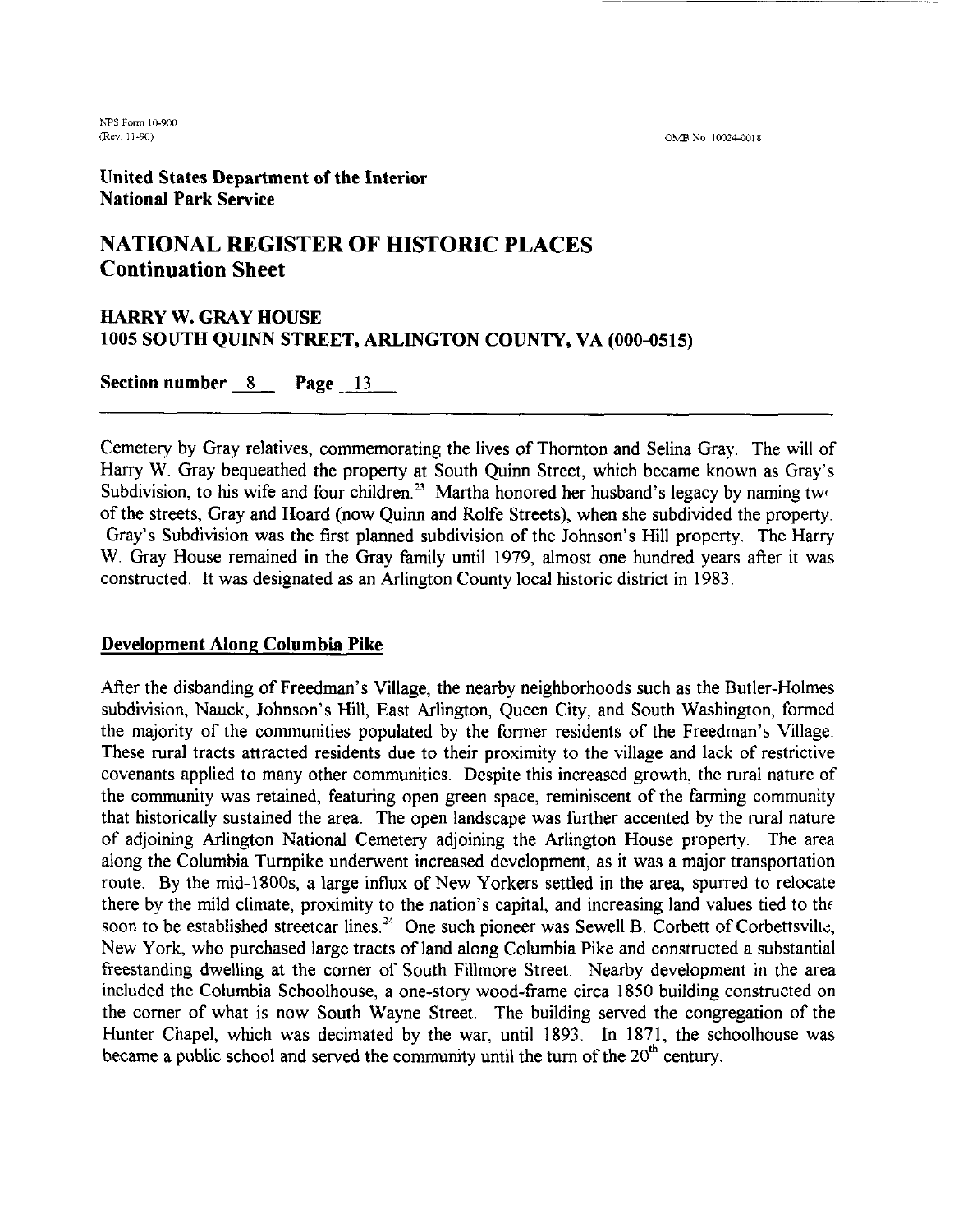(OMB No. 10024-0018)

United States Department of the Interior National Park Service

#### **NATIONAL REGISTER OF HISTORIC PLACES Continuation Sheet**

### HARRY W. GRAY HOUSE **1005** SOUTH QUINN STREET, ARLINGTON COUNTY, VA **(000-0515)**  HARRY W. GRAY HOUSE<br>1005 SOUTH QUINN STREET, A<br>Section number <u>8</u> Page 14

The G.M. **Hopkins** Map of 1878 documents development along the turnpike, including the expanding intersection at Arlington Ridge Road. A sampling of landholders in this area included N. Vorse, N.S. Wright, T. Waters, Munson, and J.R. Johnson. The maps also reveal that the area was still considerably rural. Concentrations of dwellings were beginning to develop along the main roadways. Near the tollgate at the intersection of Georgetown-Alexandria Pike (now South Arlington Ridge Road) and Columbia Pike, a small village center developed with several houses, two stores, a post office, and a blacksmith shop, as noted on the 1894 Hopkins map.<sup>25</sup> Located in Johnson's Hill, the Harry W. Gray House was just to the west of this intersection. Johnson's Hill, named for J.R. Johnston who owned eighty-five acres, was subdivided into four parcels, three of which were sold to former slaves, including Harry W. Gray, Harrison Green, and Emmanuel Jackson.<sup>26</sup> Currently known as Arlington View, Johnson's Hill grew from rural farmland, located on a hill overlooking the Arlington estate, to a middle-class neighborhood populated by numerous other freed slaves who became important leaders in the development of Arlington County.

Historic maps also reveal that two railroads transversed the county by 1879. The Washington and Ohio Railroad ran along the western edge of the county line, continually criss-crossing Four Mile Run. The Alexandria and Washington Railroad extended from the City of Alexandria north along the Chesapeake and Ohio Canal to Washington, D.C Because of the commercial nature of the ports and the canal, the railroad tracks were flanked by industrial businesses, such as Adamantine Brick Company, Potomac Brickworks, and Smitson's Brickyard. Most of the brick and stone produced in the United States in the early  $20<sup>th</sup>$  century was manufactured in Arlington County along the Potomac River.<sup>27</sup>

The county experienced increased growth and access to Washington, D.C. with the opening of the Aqueduct Bridge as a free bridge in 1886 and the establishment of the electric streetcar in the 1890s. The streetcars ran from Rosslyn to Nauck, Rossyln to Falls Church, and Mount Vernon to Washington, D.C. Real estate developers, many investors in the streetcar companies, were promoting new neighborhood communities along these rail lines. Areas developed by the beginning of the  $20^{\text{th}}$  century included Addison Heights, Johnson's Hill, Queen City, Nauc'., Butler-Holmes, Corbett, Glencarlyn, Bon Air, Fostoria, High View Park, Hall's Hill, Chenydale,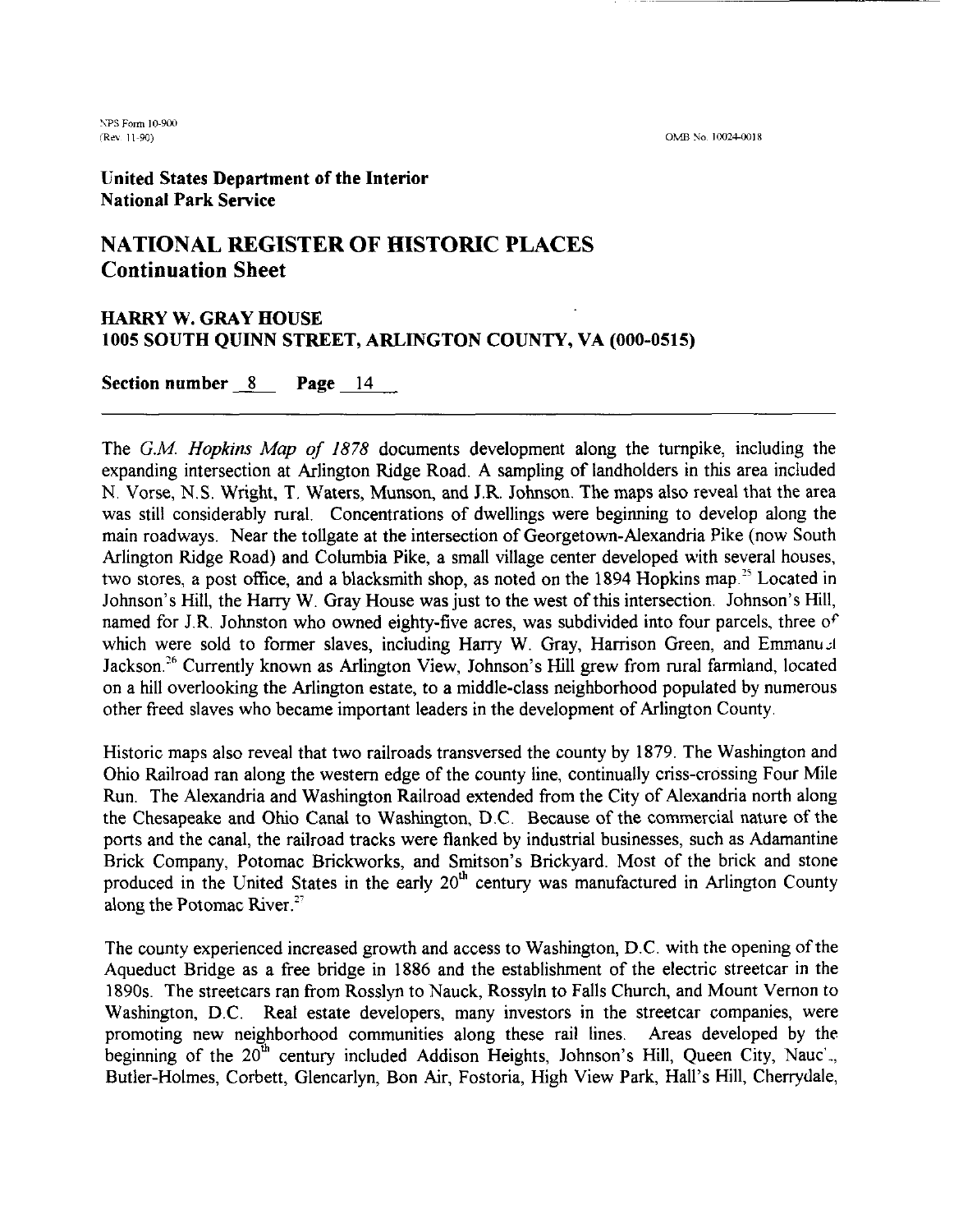**(Rev. 11-90)** OMB No 10024-0018

hPS Form 10-901,

United States Department of the Interior National Park Service

### **NATIONAL REGISTER OF HISTORIC PLACES Continuation Sheet**

### HARRY W. GRAY HOUSE **1005** SOUTH QUINN STREET, ARLINGTON COUNTY, VA **(000-0515)**  HARRY W. GRAY HOUSE<br>1005 SOUTH QUINN STREET, ARLING<br>Section number <u>8</u> Page <u>15</u>

Clarendon, Ballston, Fort Meyer Heights, and Rosslyn." Increased dependability of the streetcars allowed residents of the Arlington area to work in the District of Columbia and thus, Alexandria County began to be marketed as a commuter suburb. Developers and real estate agencies advertised that the county allowed both convenience to Washington, D.C. and a healthy, bucolic setting for family life. The 1907 publication, *A Brief* History *of Alexandria County,* touted the advantages of the Arlington area's proximity to Washington, D.C.:

A person living in Alexandria County enjoys, free of cost, all of the Government institutions of Washington city, its libraries, its colleges, schools, museums, art galleries, and public buildings and at the same time enjoys the health of country life and escapes all the discomforts of a crowded city. $29$ 

As all these changes were occurring, the demographics of Arlington were also rapidly changing. In 1870, the majority of the county was African American, but by 1900, most of the residents were white.<sup>30</sup> Between 1870 and 1900, the number of residents grew from 3,185 to 6,430. By 1910, the population nearly doubled, growing to 10,231. The growing number of residents  $w_1$ , due not only to the increasing number of jobs available through the federal government because of the First World War (1914-1918), but also due to the growth of supporting service industries and retail establishments. Arlington was well on its way to becoming "the fastest growing county in the Commonwealth of Virginia, and indeed, for a time, in the United States."<sup>31</sup> By 1937, Arlington County was touted as "the smallest in area in the state and the fastest growing in population and telephones. $"^{32}$ 

Because of its accessibility to Washington, D.C., desirable suburban location, and proximity to commercial and civic facilities in Arlington, the entire area along Columbia Pike grew steadily in the  $20<sup>th</sup>$  century. The houses erected during the early part of the community's development included a number of vernacular, Queen Anne-, and Italianate-style dwellings constructed primarily of wood frame. The Harry W. Gray House and two dwellings in the nearby Penrose neighborhood (originally the Butler-Holmes Subdivision) just off Columbia Pike are the only three documented extant masonry dwellings in Arlington County dating prior to 1885. Of these three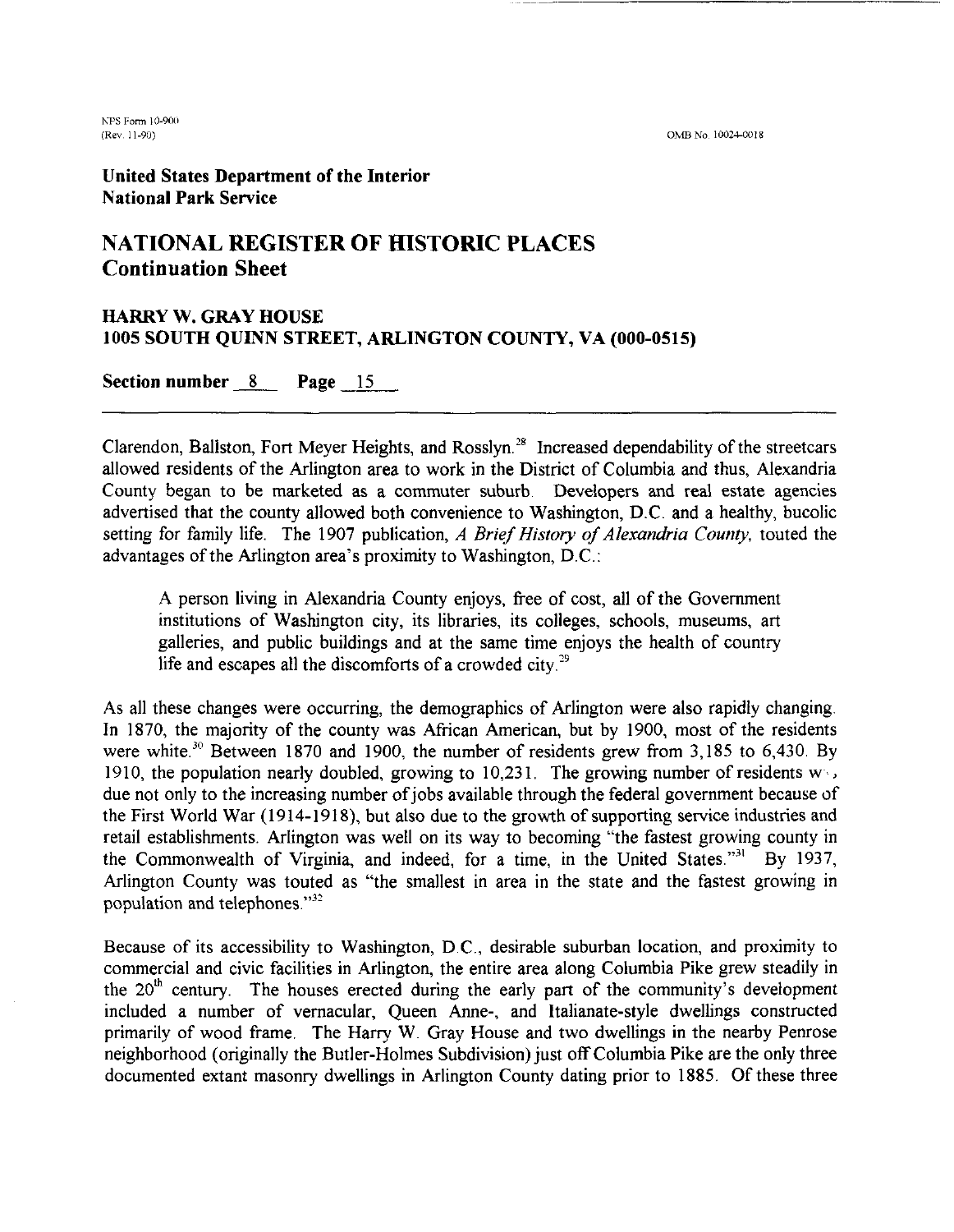OMB No. 10024-0018

United States Department of the Interior National Park Service

#### **NATIONAL REGISTER OF HISTORIC PLACES Continuation Sheet**

### HARRY W. GRAY HOUSE **1005** SOUTH QUINN STREET, ARLINGTON COUNTY, VA **(000-0515)**  HARRY W. GRAY HOUSE<br>1005 SOUTH QUINN STREET, ARLING<br>Section number <u>8</u> Page 16

documented dwellings, the Harry W. Gray House stands as the only example of the Italianate rowhouse, which ultimately symbolized the inevitable growth of the Washington, D.C. metropolitan region. Although Harry W. Gray's vision of Arlington as an extension of the feder city was soon realized, it never was expressed through architecture. During the 1910s and 1920s, the houses in Arlington County consisted of mainly wood-frame bungalows and vernacular dwellings. A common building practice in Arlington County was the kit or mail-order house, which became the quintessential suburban house type throughout the nation.

ENDNOTES<br><sup>1</sup> Arlington House Archives. Vertical Files.

- "To Arlington" *Harper's Weekly* 30 (May 29.1886): 347.

<sup>3</sup> The slavery were eventually freed on December 29, 1862.

<sup>4</sup> "Notes on Thornton Gray" Arlington House Archives. Folder 3.

<sup>5</sup> Karen Byrne. "The Remarkable Legacy of Selina Gray." *CRM Magazine* 21, No. 4 (1998): 21. <sup>6</sup>The Lee family reclaimed the items in 1929.

During the restoration of Arlington House by the U.S. Park Service. two of Harry Gray's older sisters were consultants on how the furniture was arranged and what the daily operations of the estate were like. They also<br>returned furniture given to Selina Gray by Mary Lee to the museum. Arlington House Files.

<sup>88</sup> "Freedmen's Village Museum: The Black Heritage Museum." (Arlington, VA: Arlington Community Foundation, n.d.), brochure.

 $^9$  An 1874 Voter List includes Thornton Gray, age 45. He is listed as settling on the Arlington Tract. Reprinted in *"Freedman's Village: Arlington's First Free Neighborhood"* The Black Heritage Museum of Arlington County, VA. 2002.

 $10$  Rose, op.cit., 124.

<sup>11</sup> Gray Family Papers. Interview with Martha Gray Gillem, daughter of Harry Gray. Arlington House Archives. No date of interview.

<sup>12</sup> Reprinted in "Some Black History in Arlington County: A Preliminary Investigation." *Arlington County Historical Magazine.* Vol. 5, No. 1, 1973: 15. The article states that the Register was undated. However, U.S. Census records in 1880 list Thomton Gray as a fifty-five-year-old farmer.

<sup>13</sup> G.M. Hopkins, *Atlas of Fifteen Miles Around Washington Including the Counties of Fairfax and .-llexandria, 1 irginia* (Philadelphia: G.M. Hopkins). Plate 4. 1878.

<sup>14</sup> Gray Family Papers. Interview with Martha Gray Gillem, daughter of Harry Gray. Arlington House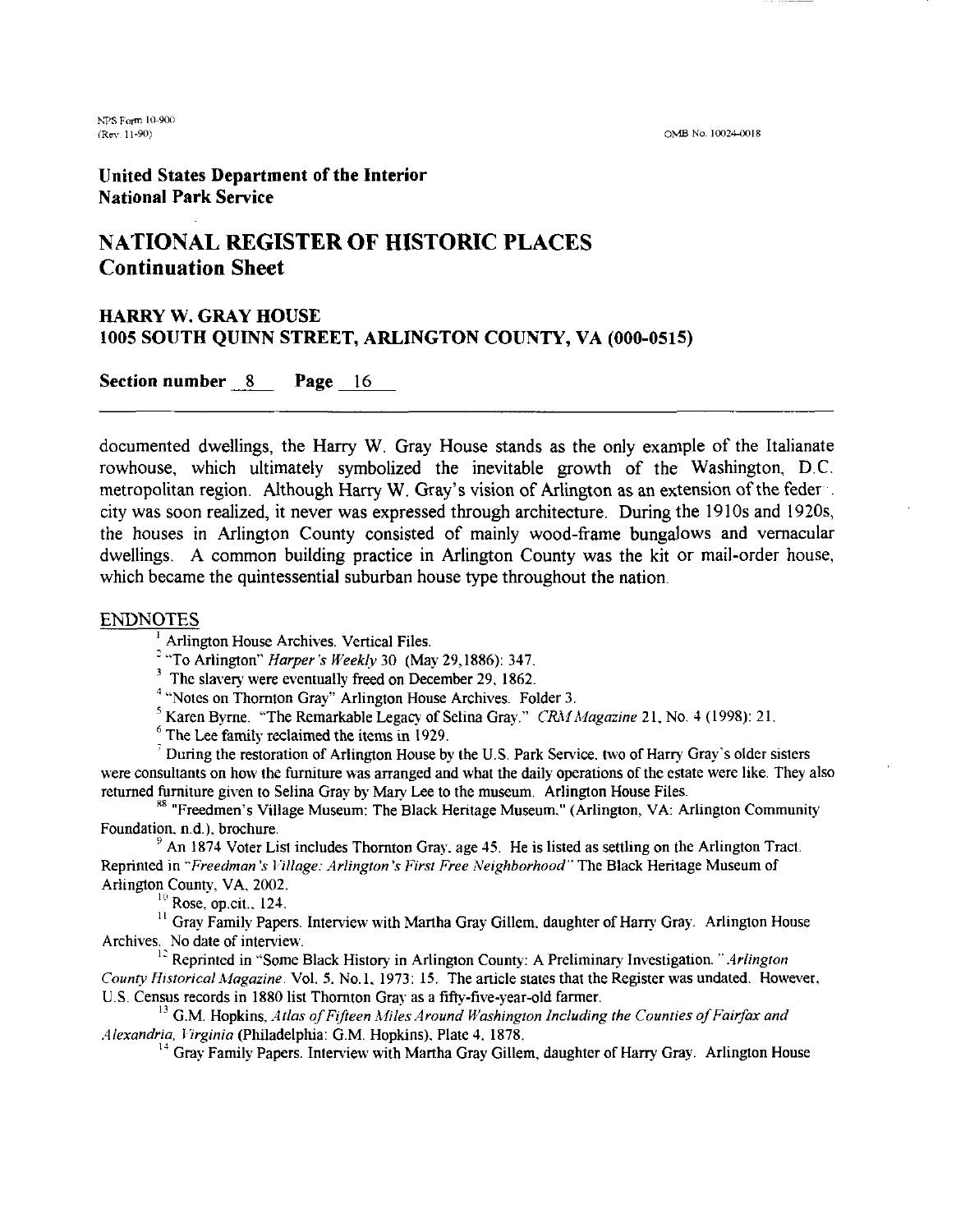**XPS** Form I(L9011 **iRm** 11-90)

OMB No. 10024-0018

**United States Department of the Interior National Park Service** 

#### **NATIONAL REGISTER OF HISTORIC PLACES Continuation Sheet**

#### **HARRY W. GRAY HOUSE 1005 SOUTH QUINN STREET, ARLINGTON COUNTY, VA (000-0515)**

**Section number** *8* **Page 17** 

Archives. No date of interview.<br><sup>15</sup> U.S. Department of Commerce, Bureau of the Census. 1910. Special Collections. Alexandria City Library.

<sup>16</sup> Alexandria County Deed Books Liber E4, folio 310. October 6, 1880.

<sup>17</sup> The inscribed brick was covered when a small wood-frame addition was added to the rear circa 1960.<br><sup>18</sup> Arlington House vertical files. Interview with Martha Gray Gillem. No date.

<sup>19</sup> Harry W. Gray House Site-plan, Undated. Arlington County Vertical Files.<br><sup>20</sup> The Harry W. Gray House is the only documented extant masonry townhouse in Arlington County. Historic Maps of Alexandria do not include the rural portions with building footprints until the 1920s. Therefore. it is uncertain if there were any similar dwellings constructed during that period. It is likely that the Harry W. Gray House was the first of its kind.

**<sup>21</sup>**U.S. Census Records, 1900. Department of Commerce Bureau of the Census. Volume 3. Enumeration District 1. Sheet 5. Line 32. Microfilm, Alexandria Library, Special Collections.

 $^{22}$  U.S. Census Records, 1910. Department of Commerce Bureau of the Census. Volume 3. Enumeration District 1, Sheet 5. Line 32. Microfilm, Alexandria Library, Special Collections.<br><sup>23</sup> Alexandria County, VA, Will Book 12, page 186, recorded 1914.

<sup>24</sup> Eleanor Lee Templeton. *Arlington Heritage: Vignettes of a Virginia County.* (NY: Avenel Books. 1959). 82.

<sup>25</sup> G.M. *Hopkins Map of the Vicinity of Washington, D.C.* 1894. Plate 2. *26* Louie Estrada. "Arlington View: A Sense of History." The Washington Post June 1993: 18 pars. [Online. Internet 15 May 2003. Available: www.washingtonpost.com/wp-

**sry/local/counties/arlngton/longterm/wwlive/view.htm.]**<br><sup>27</sup> Templeton, op. cit., 142.<br><sup>28</sup> Rose, op. cit., p. 140.

<sup>29</sup> Crandal Mackey, M.E. Church. and others. A Brief History of Alexandria County, Virginia: Its Wealth *and Resources. Great and Growing Industries, Educational and Social Advantages, Future Outlook Promising* (Falls Church, VA: The Newell Printing Company, 1907), 19.

<sup>30</sup> U.S. Department of Commerce. Bureau of the Census. 1870 and 1900. Census numbers from Alexandria County (VA) Census Microfilm. Reel 1632. and Reel 1698. Special Collections, Alexandria City

<sup>31</sup> Rose. op. cit., p. 144.

**3?** Oliver Manin, "Virginia's Fastest Growing County," *The Transmitter,* Washington. D.C.. Vol., 25, N 6. June 1937, p. 1.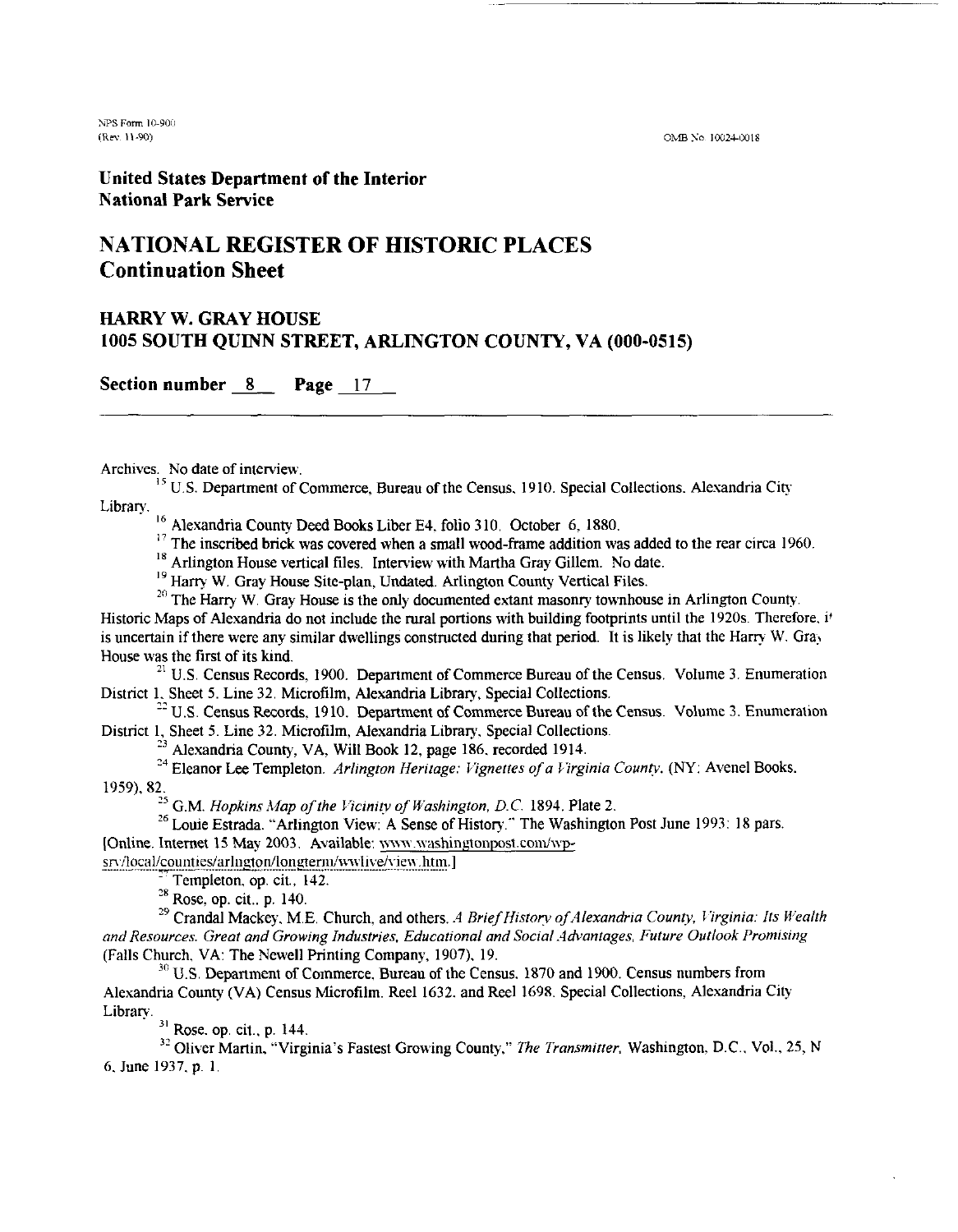**OM6** No. 10024-0018

United States Department of the Interior National Park Service

#### **NATIONAL REGISTER OF HISTORIC PLACES Continuation Sheet**

# HARRY W. GRAY HOUSE, **1005 SOUTH QUINN STREET, ARLINGTON COUNTY, VA (000-0515)**<br>Section number 9 Page 18

#### **Bibliography**

Alexandria County (VA) Deed Books. Liber E4, folio 3 10. October 6, 1880.

- Arlington County Landmarks, Binder. The Harry W. Gray House. Virginia Room, Arlington Public Library, Arlington, VA.
- Arlington County Map, 1925. Virginia Room, Arlington Public Library, Arlington, VA.

Arlington County Office of Community Planning, Vertical Files.

Alexandria County (VA) Will Books. Liber 12, folio 186, recorded 1914.

Arlington Genealogical Club, compiled. Graveyards of Arlington County, Virginia. Arlington, VA: National Genealogical Society, 1985.

Arlington Historical Magazine, Volume 2, Number 2, October 1962,26.

Arlington House Archives, Vertical Files.

Byrne, Karen. "The Remarkable Legacy of Selina Gray." CRM Magazine 21, No. 4., 1998, 20.

- Collins, Sara J. and Ruth W. Stewart. "Columbia Pike: Some History." Arlington Historical Magazine. Vol. 9, No. 1, 1989.
- Corbett, V.P. "Sketch of the Seat of War in Alexandria and Fairfax Counties." V.P. Corbett: Washington City, May 31, 1861.
- "Detailed Map of part of Virginia from Alexandria to the Potomac River Above Washington D.C., 186-" Library of Congress Maps Division.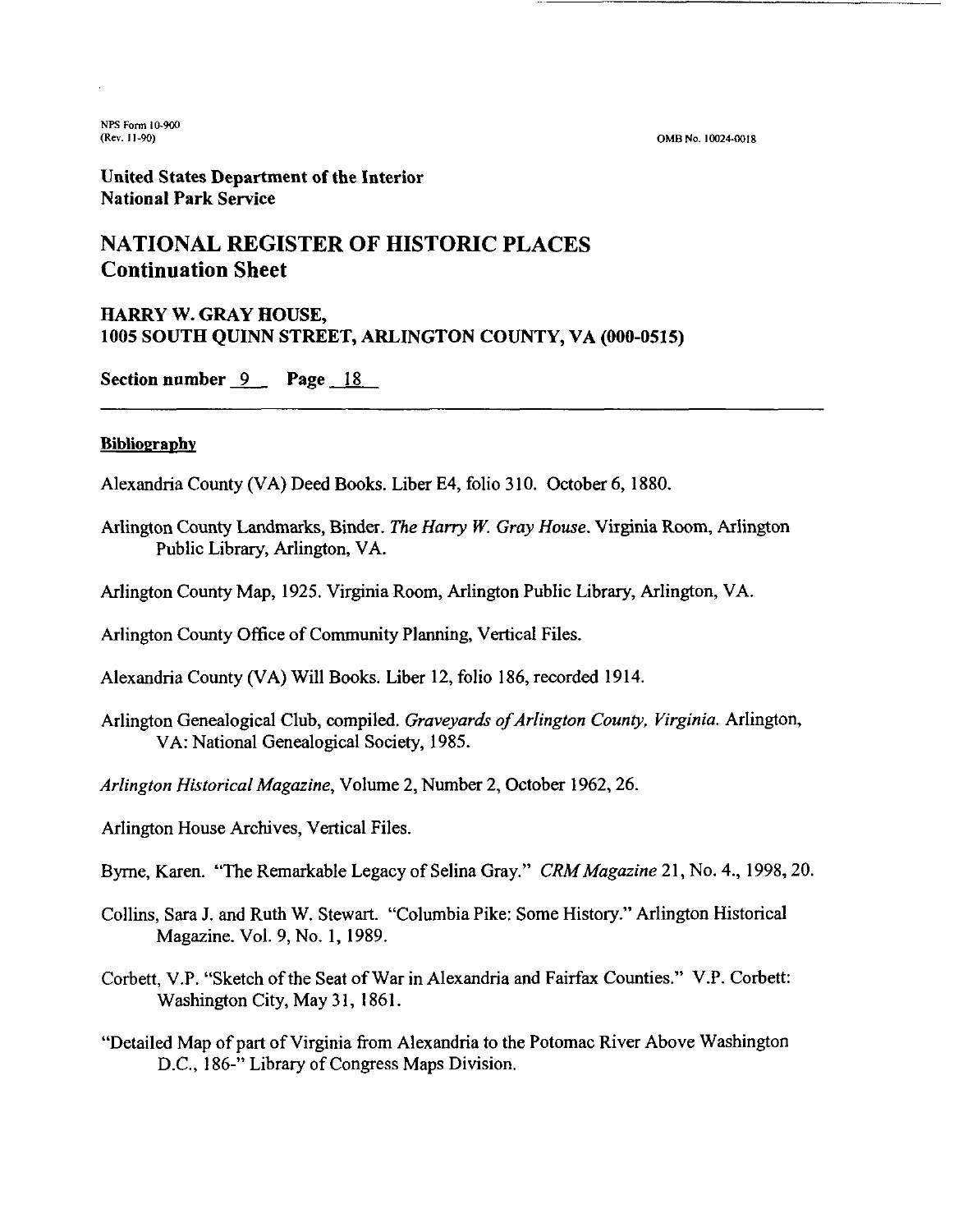**(OMB No. 10024-0018** 

**United States Department of the Interior National Park Sewice** 

#### **NATIONAL REGISTER OF HISTORIC PLACES Continuation Sheet**

#### **HARRY W. GRAY HOUSE, 1005 SOUTH QUINN STREET, ARLINGTON COUNTY, VA (000-0515)**

**Section number** 9 **Page** <sup>19</sup>

- E.H.T. Traceries, Inc., Reconnaissance Level Survey Report, Virginia Department of Historic Resources, IPS File. Harry Gray House (000-0515), September 27, 1996.
- Estrada, Louie. "Arlington View: A Sense of History." *The Washington Post,* June 5, 1993: 18 pars. [Online. Internet 15 May, 2003. Available: www.washingtonpost.com/wp srv/local/counties/arlngton/longterm/wwlive/view.htm.]
- *Franklin 's Map ofArlington Counfy, Virginia.* Philadelphia, PA: Franklin Survey Company, 1938.
- *"Freedman* 's *Village: Arlington* **'s** *First Free Neighborhood"* Arlington, VA: The Black Heritage Museum of Arlington County, 2002.
- "Freedman's Village: Arlington Virginia 1863-1900." *Arlington Historical Magazine.* Vol. 7, No. 4, October 1984.
- Gillem, Harry Gray, Sr. ''The Arlington View Community: A Pilot for the Arlington Neighborhood Conservation Program." Virginians Collection. Vertical File, Virginia Room, Arlington Public Library, Arlington, VA.
- Gilpin, Susan. "Gray Inventory." *History By the Block,* Arlington County Public Schools, 1983. Vertical File, Virginia Room, Arlington Public Library, Arlington, VA.
- Gray Family Papers. Interview with Martha Gray Gillem, daughter of Harry Gray. Arlington House Archives. No date of interview.

"Gray's Subdivision." Plat Map of Arlington County, VA: July, 1958.

Hains, Peter C. Portions of Alexandria and Fairfax Counties, Virginia: Showing Routes *Surveyed for a National Road from Washington, D.C. to Mount Vernon, Virginia, 1890.*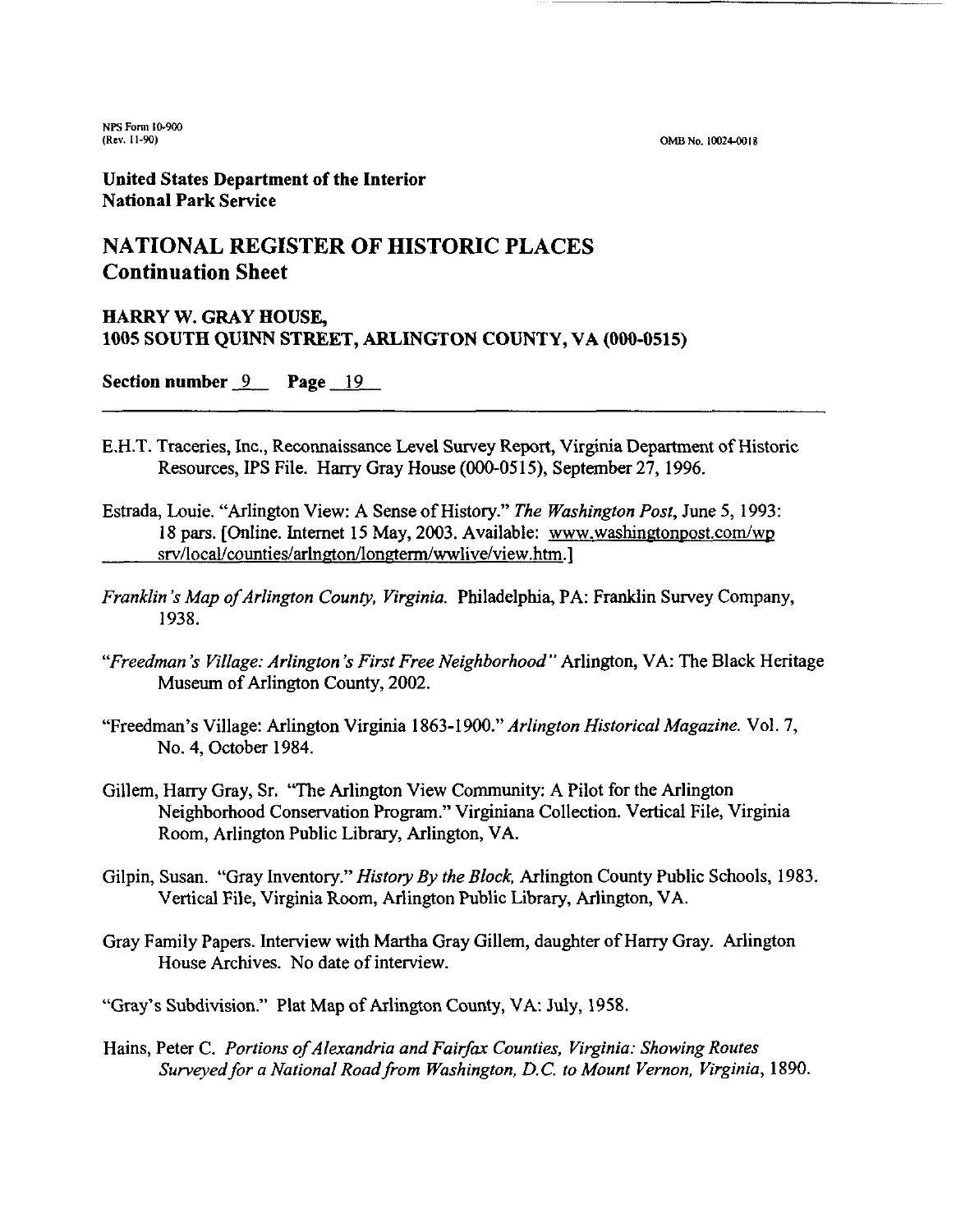OMB No. 10024-0018

United States Department of the Interior National Park Service

#### **NATIONAL REGISTER OF HISTORIC PLACES Continuation Sheet**

#### HARRY W. GRAY HOUSE, **1005** SOUTH QUINN STREET, ARLINGTON COUNTY, VA **(000-0515)**

Section number  $9$  Page 20

"Historic Arlington Days, October 9 and lo." *Northern Virginia Sun,* September 30, 1982, 8.

- *History, Heritage and Legacy of the Harry W. Gray Home.* Vertical File. Virginia Room, Arlington Public Library, Arlington, VA.
- Hopkins, Griffith Morgan. *Atlas of Fifteen Miles Around Washington Including the Counties of Fairfax and Alexandria, Virginia,* Plate *4.* Philadelphia: G. M. Hopkins, 1878.
- Hopkins, Griffith Morgan. *The Vicinity of Washington, D.C.,* Philadelphia: *G.* M. Hopkins, 1894.
- Howell and Taylor. *Map of Alexandria County, Virginia, for the Virginia Title Co.* Drawn by G.P. Stturn. Washington, D.C.: A.B. Graham, 1900.

Johnson's Hill. Vertical File. Virginia Room, Arlington Public Library, Arlington, VA.

- "Landmark Status Proposed for Homes." The Washington Post. No Date. Vertical File. Virginia Room, Arlington Public Library, Arlington, VA.
- Loth, Calder. *Virginia Landmarks ofBlack History.* Charlottesville: University of Virginia Press, 1995.
- Mackey, Crandal, M.E. Church, and others. A Brief History of Alexandria County, Virginia: Its *Wealth and Resources. Great and Growing Industries, Educational and Social Advantages, Future OutlookPromising.* Falls Church, VA: The Newell Printing Company, 1907.
- Martin, Oliver. "Virginia's Fastest Growing County," *The Transmitter,* Washington, D.C., Vol., 25, No. 6, June 1937.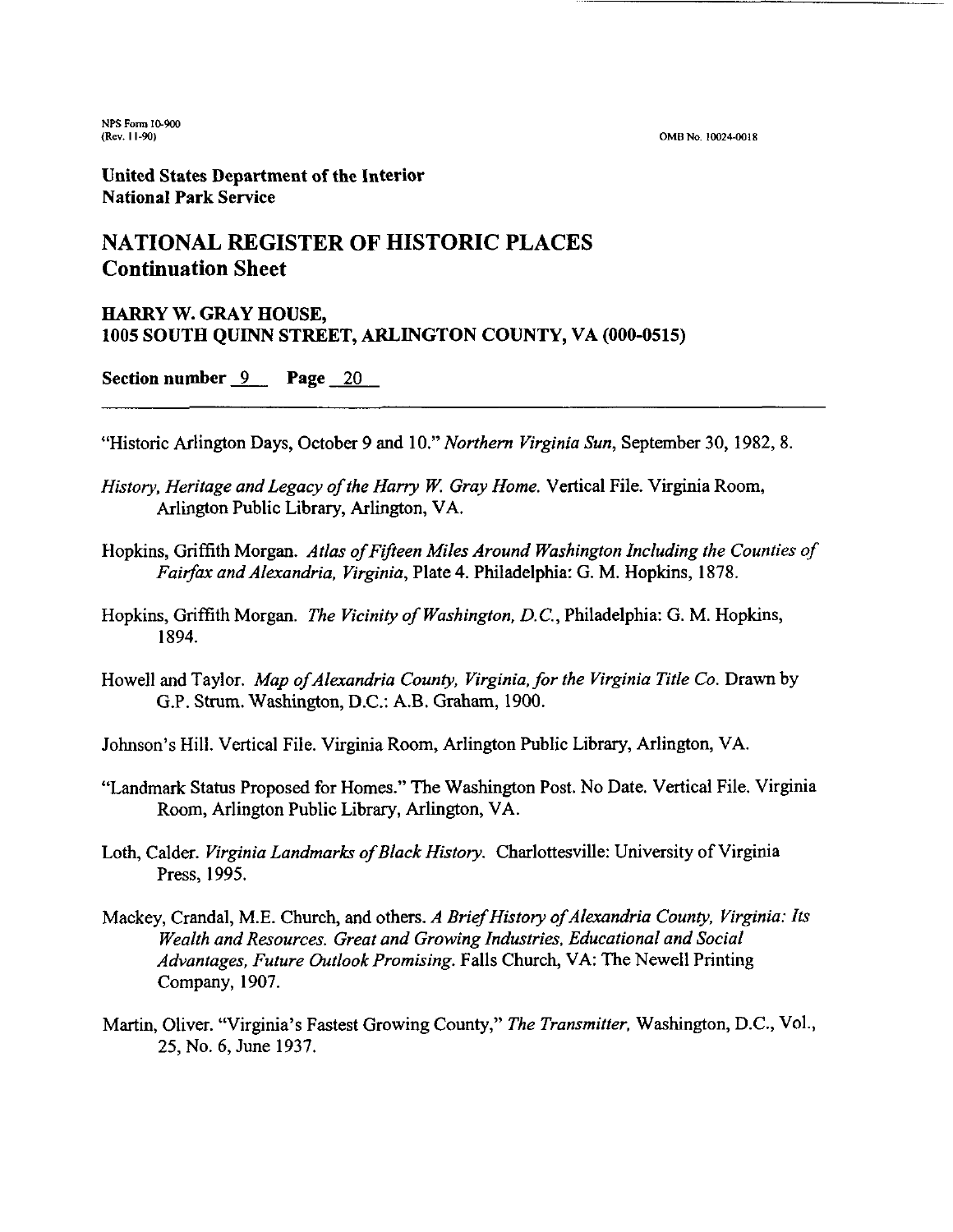**NPS Fon 10-903 (Rev. 11-90)** 

OMB No. 10024-0018

**United States Department of the Interior National Park Service** 

#### **NATIONAL REGISTER OF HISTORIC PLACES Continuation Sheet**

## **HARRY W. GRAY HOUSE, 1005 SOUTH QUINN STREET, ARLINGTON COUNTY, VA (000-0515)**<br>Section number <u>9</u> **Page** 21

- Melkonian, Marsha. "Arlington View" George Mason University, Fall 1987. Vertical File. Virginia Room, Arlington Public Library, Arlington, VA.
- Nelligan, Murray H. *Arlington House: The Story of the Robert E. Lee Memorial.* Chatelaine Press: Burke, VA, 2001.
- Netherton, Nan and Ross. *Arlington County in Virginia: A Pictorial History.* Norfolk, VA: Donning Company, 1987.

"Notes on Thomton Gray." Arlington House Archives.

- Nguyen, Lan. ''Refuge for Former Slaves Makes its Mark on History." *The Washington Post,*  October 22, 1995, B-9.
- Rose, C. B., Jr. *Arlington County, Virginia: A History.* Baltimore, MD: Port City Press, Inc., 1976.
- Templeton, Eleanor Lee. *Arlington Heritage: Vignettes of a Virginia County.* New York: Avenel Books, 1959.

Sanbom Fire Insurance Company. *Arlington County, VA.* Vol. *1,* 1936.

Sanbom Fire Insurance Company. *Arlington County, VA.* Vol. *1,* 1959.

Shipman, A. J. *Map of Fairfax County, Virginia*, 1886.

- "Some Black History in Arlington County: A Preliminary Investigation. *"Arlington County Historical Magazine.* Vol. 5, No. 1, 1973, 15.
- Sunderman, W.F. *Map of Arlington County, Virginia*, 1927. Virginia Room, Arlington Public Library, Arlington, VA.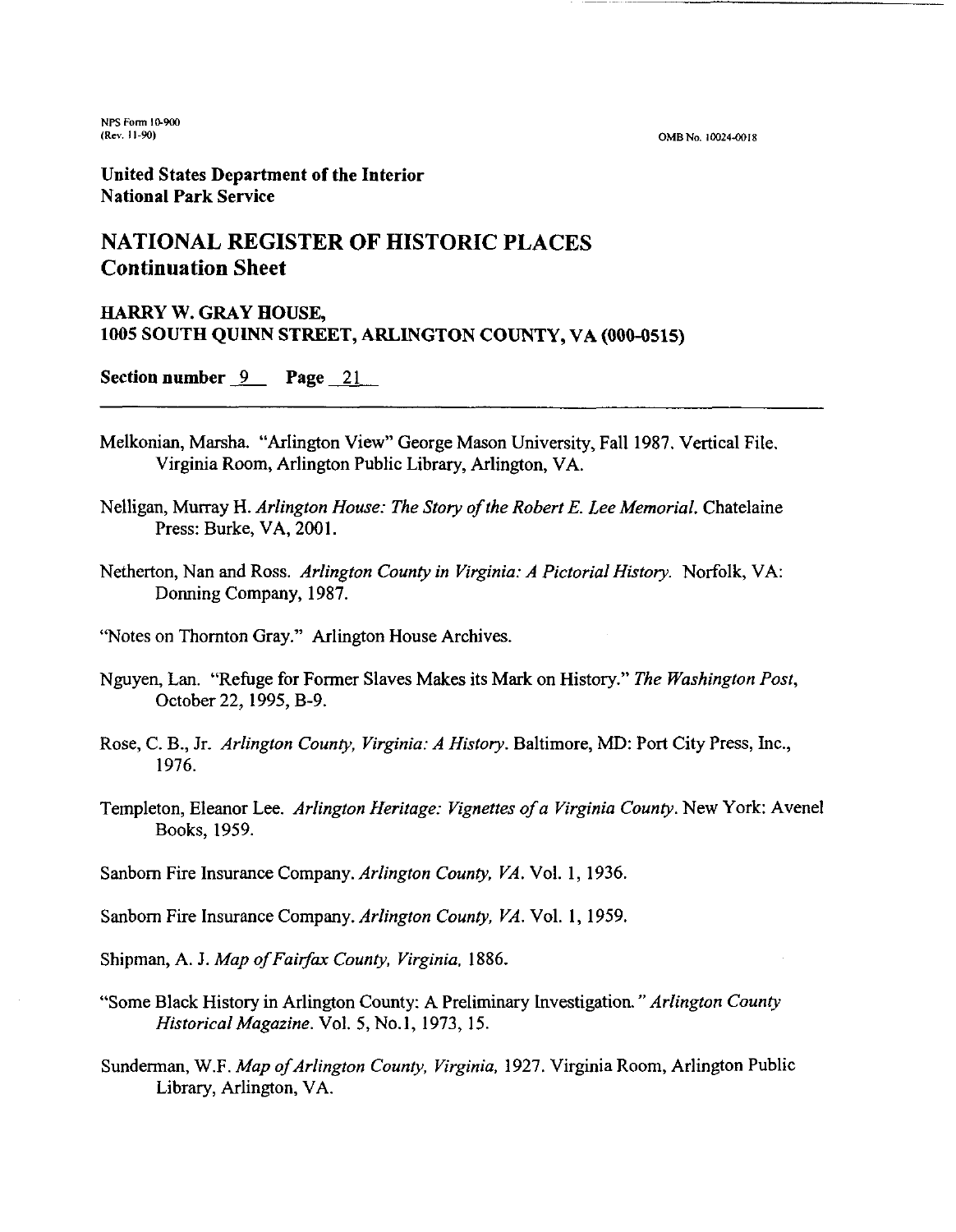(Rev. 11-90) **OMBNo. 10024-0018** 

United States Department of the Interior **National Park Service** 

#### **NATlONAL REGISTER OF HISTORIC PLACES Continuation Sheet**

# HARRY W. GRAY HOUSE, **1005 SOUTH QUINN STREET, ARLINGTON COUNTY, VA (000-0515)**<br>Section number <u>9</u> Page 22

"To Arlington" Harper's Weekly 30, May 29,1886.

- U.S. Census Records, 1870. Department of Commerce Bureau of the Census. Microfilm, Alexandria Library, Special Collections.
- U.S. Census Records, 1880. Department of Commerce Bureau of the Census. Microfilm, Alexandria Library, Special Collections.
- U.S. Census Records, 1900. Department of Commerce Bureau of the Census. Volume 3. Enumeration District 1, Sheet 5. Line **32.** Microfilm, Alexandria Library, Special Collections.
- U.S. Census Records, 1910. Department of Commerce Bureau of the Census. Volume 3. Enumeration District 1, Sheet 5. Line **32.** Microfilm, Alexandria Library, Special Collections.

#### Repositories and Other Locations Visited for Research

Alexandria Library, Special Collections (Alexandria, VA) Arlington County Courthouse, Deeds and Wills (Arlington, VA) Arlington County, Department of Community Planning (Arlington, VA) Arlington County Historical Society (Arlington, VA) Arlington County Library, Virginia Room (Arlington, VA) Arlington House, Archives (Arlington, VA) Black History Resource Center (Alexandria, VA) Coleman Cemetery (Fairfax, VA) Hany W. Gray House (Arlington, VA) Library of Congress, Maps Division (Washington, D.C.)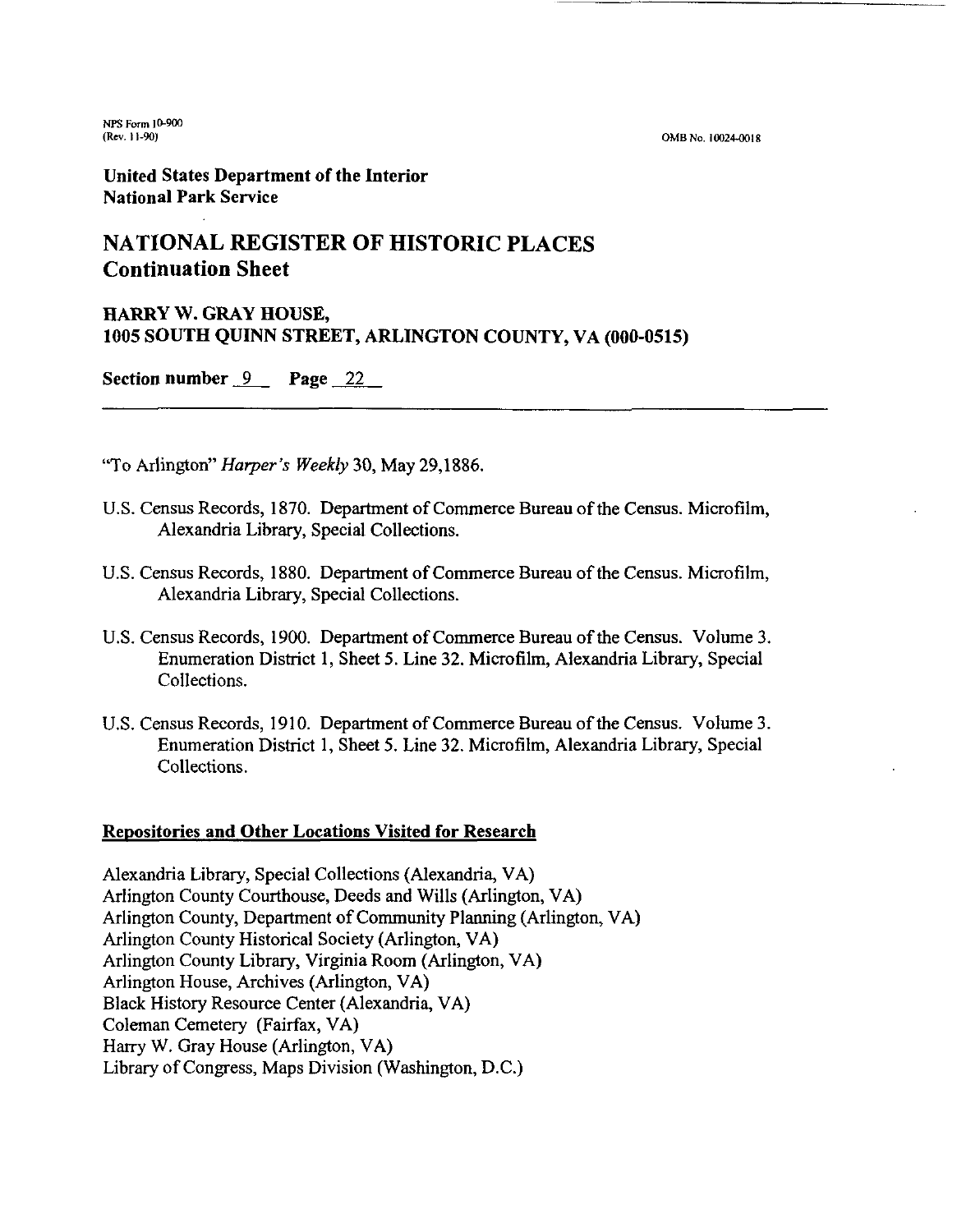OMB No. 10024-0018

**United States Department of the Interior National Park Service** 

#### **NATIONAL REGISTER OF HISTORIC PLACES Continuation Sheet**

#### **FIARRY W. GRAY HOUSE, 1005 SOUTH QUINN STREET, ARLINGTON COUNTY, VA (000-0515)**

**Section number Maps Page 23** 



**Harry W. Gray House (000-0515) 1005 South Quinn Street Arlington, Virginia**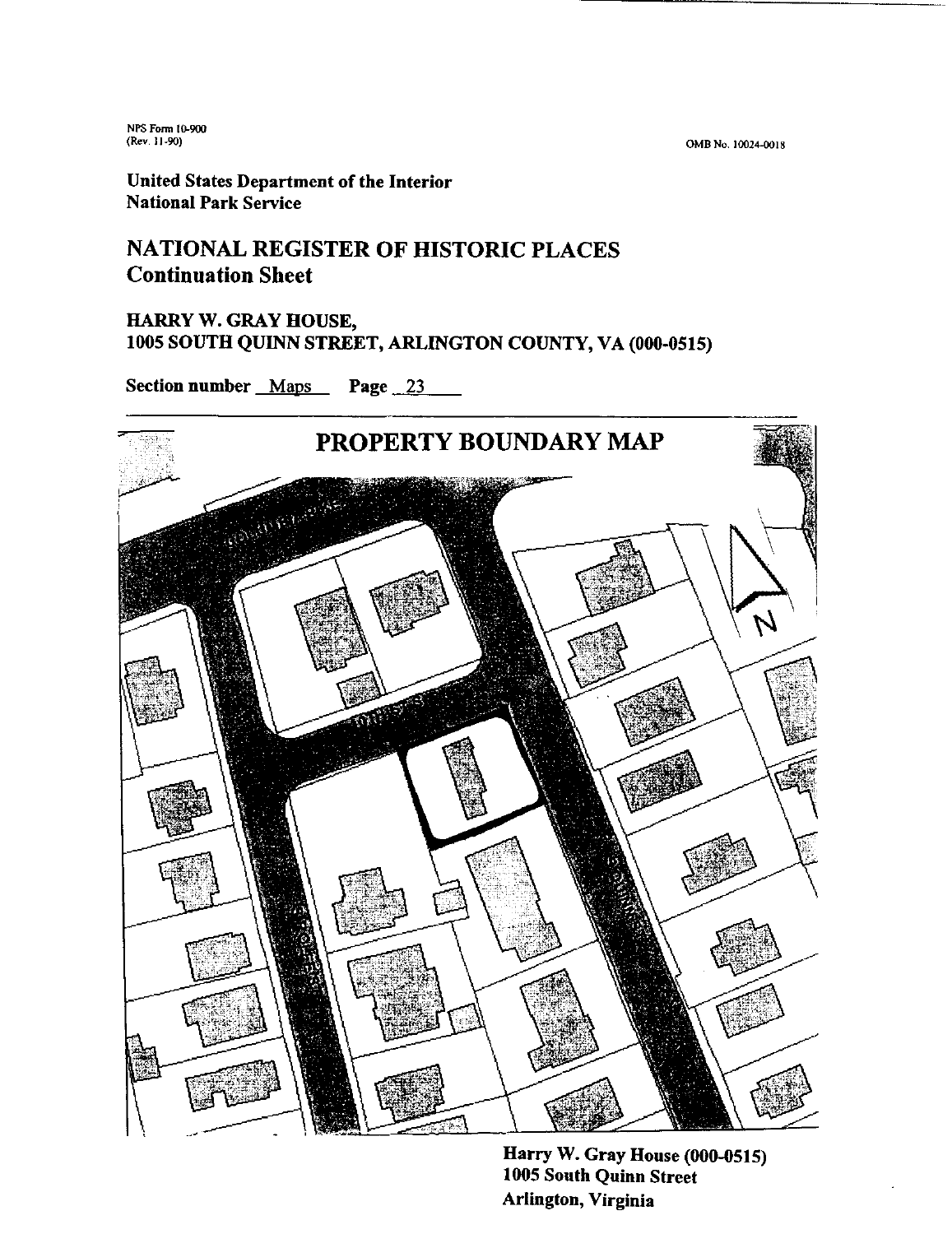**OMB No. l0324M)18** 

#### **United States Department of the Interior National Park Service**

#### **NATIONAL REGISTER OF HISTORIC PLACES Continuation Sheet**

#### **HARRY W. GRAY HOUSE, 1005 SOUTH QUINN STREET, ARLINGTON COUNTY, VA (000-0515)**

**Section number Maps Page 24** 

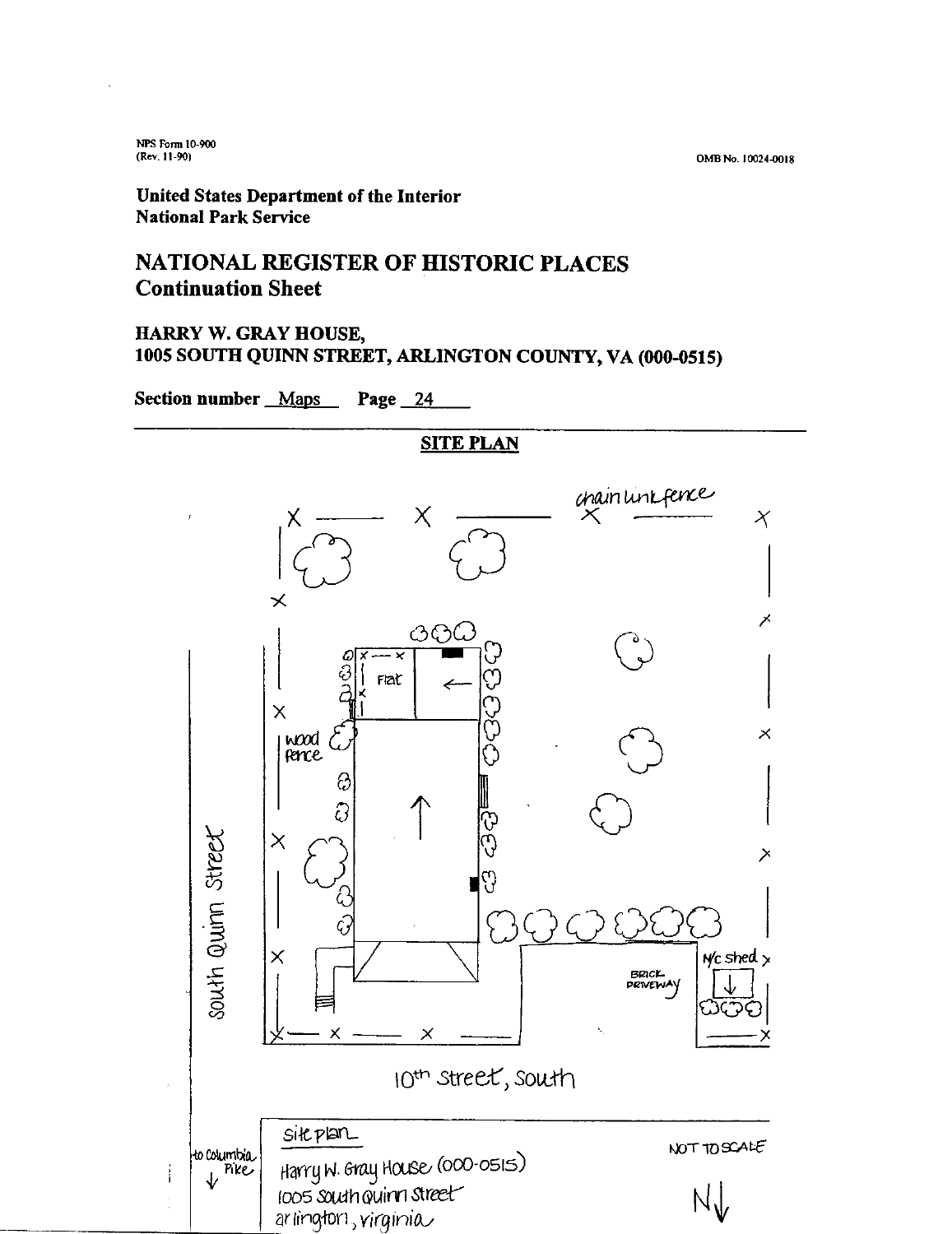**(Rev. 11 -90) OM4 No. I002PWls** 

**United States Department of the Interior National Park Service** 

### **NATIONAL REGISTER OF BISTORIC PLACES Continuation Sheet**

**HARRY W. GRAY HOUSE, 1005 SOUTH QUJNN STREET, ARLINGTON COUNTY, VA (000-0515)** 

Section number Maps Page 25

#### **FLOOR PLAN**

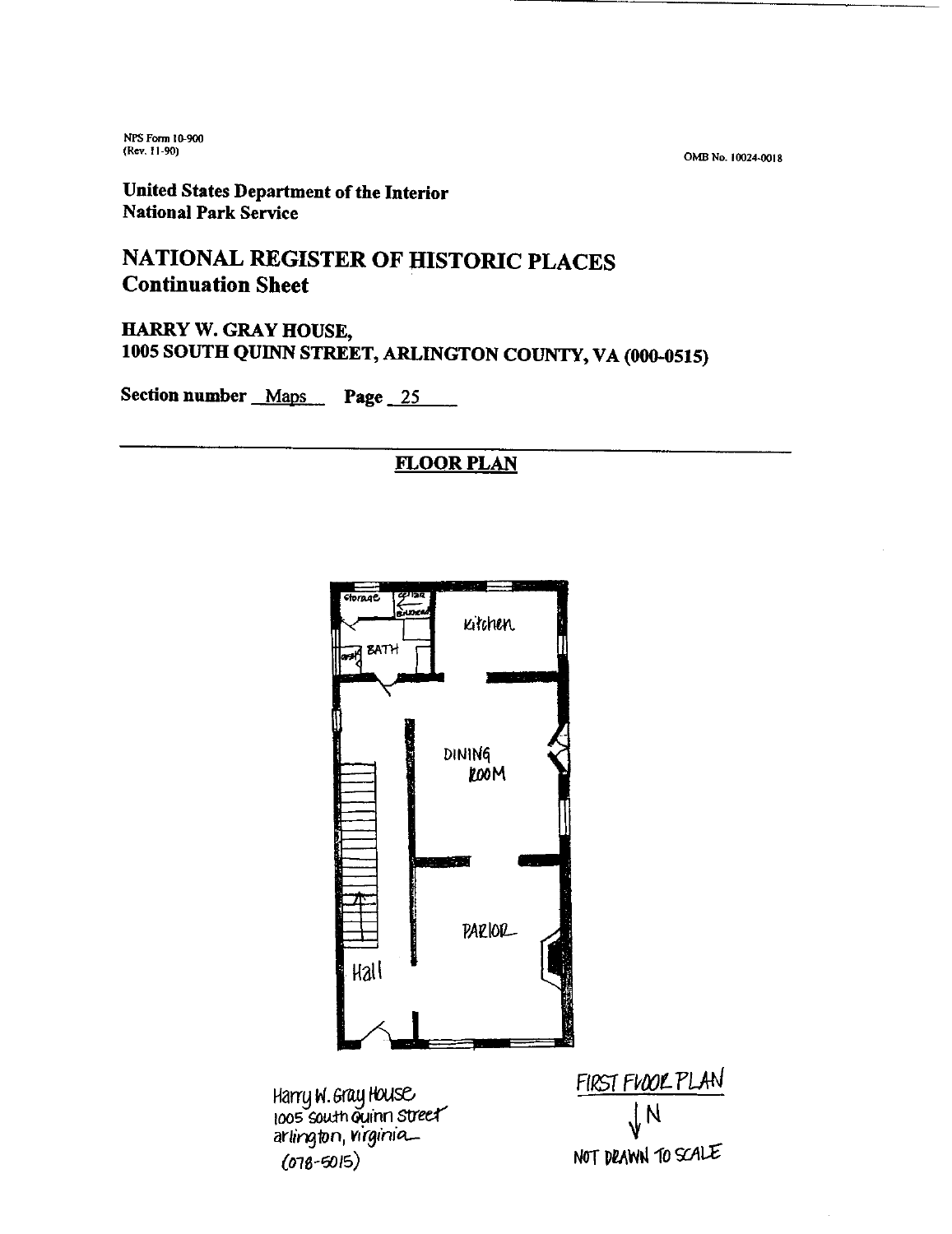**NPS Form IO-WO (Rev. 11-90)** 

OMB No. 10024-0018

**United States Department of the Interior National Park Service** 

#### **NATIONAL REGISTER OF HISTORIC PLACES Continuation Sheet**

#### **HARRY W. GRAY HOUSE, 1005 SOUTH QUINN STREET, ARLINGTON COUNTY, VA (000-0515)**

**i** 

**Section number Photographs Page 26** 

All photographs are of:

HARRY W. GRAY HOUSE **VDHR File Number: 000-05 15**  E.H.T. Traceries, Inc., photographer

All negatives are stored with the Virginia Department of Historic Resources:

Ñ

đ

DATE: May **2003**  VIEW OF: Northwest Comer **NEG** NO.: **20577**  PHOTO: 1 of 9

DATE: May **2003**  VIEW OF: West Elevation **NEG** NO.: **20577**  PHOTO: **2** of 9

DATE: May **2003**  VIEW OF: Southeast Comer **NEG** NO.: **20577**  PHOTO: 3 of 9

DATE: May **2003**  VIEW OF: East Elevation **NEG** NO.: **20577**  PHOTO: 4 of 9

DATE: May **2003 ViEW** OF: Interior Stair Hall, **Looking** South NEG NO.: **20577**  PHOTO: *5* of 9

DATE: May **2003**  VIEW OF: Interior, Front Parlor **NEG** NO.: **20577**  PHOTO: 6 of 9

DATE: May **2003**  VIEW OF: Interior, Dinging Room **NEG** NO.: **20577**  PHOTO: **7** of 9

DATE: May **2003**  VIEW OF: Interior, Kitchen **NEG** NO.: **20577**  PHOTO: 8 of 9

DATE: May **2003**  VIEW OF: Interior, Second Floor Stair Hall **NEG** NO.: **20577**  PHOTO: 9 of 9